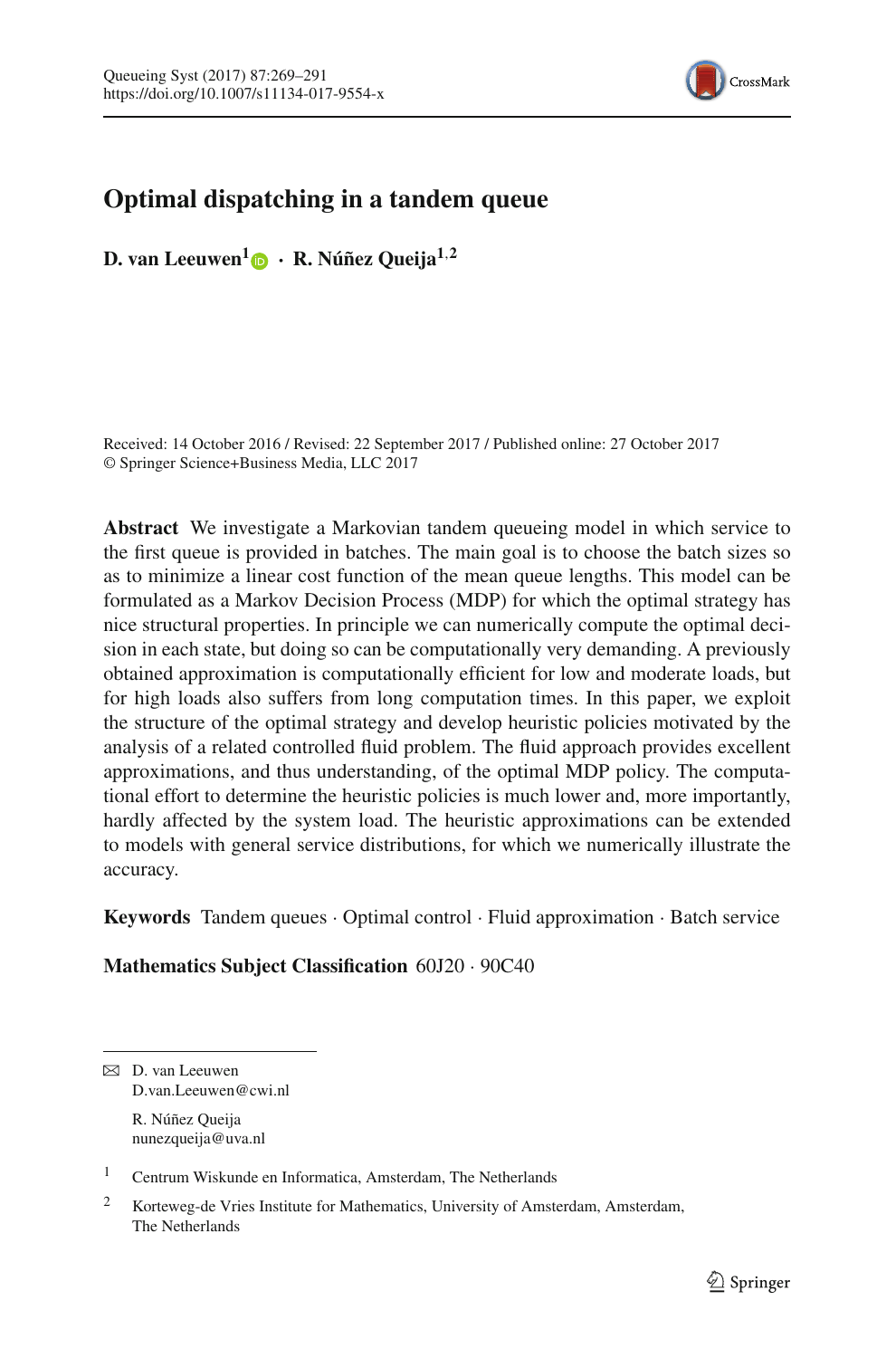# **1 Introduction**

We investigate a controllable two-stage tandem queue: the first stage represents a storage buffer where jobs can be kept before being transferred to the second stage. Our main motivation for this model comes from road traffic control, where one can avoid accumulation of traffic by reducing the upstream traffic flow [\[15\]](#page-22-0). It is assumed that the buffer is large enough so that it is reasonable to model it with infinite storage capacity. The second stage represents the service bottleneck for which we want to maintain a small number of waiting jobs. In practice, service at the first station may not be limited to one job at a time. For example, in manufacturing and production planning, several items may be produced or delivered at the same time. In road networks, cars often drive in platoons from one road segment to the next. In many applications, it is reasonable to assume that the service rate is independent of the number of jobs that are jointly processed. (Think, for example, of platoons of vehicles jointly driving from a buffer segment to the critical segment.) We seek an optimal trade-off between a reduction in the number of jobs at the second stage and the additional delay caused by keeping jobs in the first stage. The optimal point of operation is determined by minimization of a cost function that accounts for waiting time in the buffering stage as well as waiting at the critical stage. Arrivals to this system are modelled by a Poisson process, and service times in both queues are exponentially distributed, which facilitates a formulation as a Markov Decision Problem (MDP). Solving the MDP to optimality is in general computationally prohibitively demanding. Our main objective in the paper is therefore to first identify the main structure of the optimal strategy and then develop two heuristic approaches that closely approximate the optimum. Our heuristics will be based on the analysis of a related controlled fluid model and provides intuition for the optimal decision structure.

The proposed model is rather well understood for the single-service model, in which the first server either serves a single job or idles. This setting has been considered in  $[1,5,13,17]$  $[1,5,13,17]$  $[1,5,13,17]$  $[1,5,13,17]$  $[1,5,13,17]$  $[1,5,13,17]$  and is the basis for our analysis of the batch service model; we will discuss these references in more detail in Sect. [2.](#page-2-0)

Several papers have investigated control of similar tandem models, of which we discuss the most relevant. In [\[16\]](#page-22-3) an inventory control system has been analysed for various control policies in which both the first and the second station can be controlled. The fact that in that paper the first station represents an inventory level, which can be negative, fundamentally changes the analysis. It is worth noting that with an appropriate translation, their special order-to-stock policy is mathematically equivalent to our single-service model with a fixed threshold at the second queue. In [\[18](#page-22-4)], a fuzzy control mechanism is used that computes the decision at each state based on expected reward versus holding costs. This approach is of similar spirit to our fluid-based approximations for which we also use expected costs to approximations, the threshold value.

Batch service models with control for single queues have been studied, for example, in  $[10,11]$  $[10,11]$  $[10,11]$ . The optimal batch size is determined by a trade-off between costs of a service initiation, and the waiting time costs of jobs in the system. In the present paper, we do not consider costs for service initiation, but costs are related to lost capacity. Capacity is lost when the second server becomes idle, while the first queue is not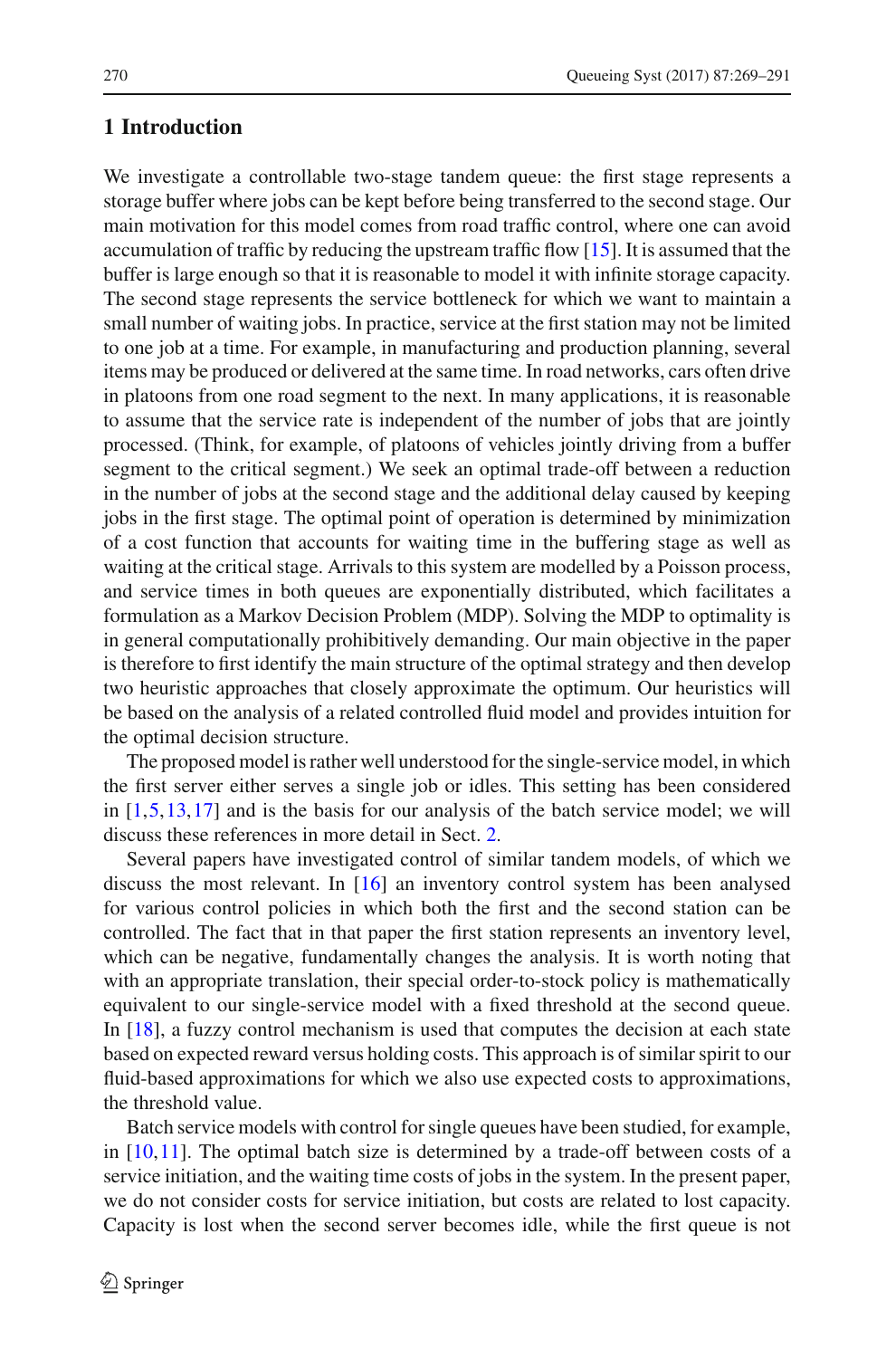empty. Alternatively, the model in [\[7\]](#page-21-4) charges costs for abandonment due to impatient customers in a batch service queue. In our model, the adverse effect of being delayed in the first queue is indirectly penalized by the fact that the second queue may idle unnecessarily.

Most of our attention will be targeted at the batch service model. The approximations we propose have natural counterparts for the single-service tandem model as well. To avoid overly repeating discussions, we will not derive these in detail, but on several occasions we will briefly refer to the similarities and differences of the two models, and we will also use the single-service model to illustrate the applicability of our heuristics for non-exponential service times.

The remainder of the paper is organized as follows. In Sect. [2](#page-2-0) we first provide the necessary background summarizing previous work. We then describe the batch tandem control model in Sect. [3](#page-3-0) and cast this problem into an MDP framework, investigating its structural properties. To gain more intuition for the decision structure of the optimal policy, we proceed with a fluid formulation in Sect. [4.](#page-7-0) Section [5](#page-10-0) describes a method to approximate the optimal control strategy of the MDP formulation using the fluid model. We illustrate the accuracy of the approximations in Sect. [6.](#page-12-0) Subsequently, we generalize the heuristic approximations for use in models with more general (phasetype) service distributions in Sect. [7.](#page-14-0) The final section contains conclusions and ideas for further investigation.

## <span id="page-2-0"></span>**2 Previous work**

We have previously investigated the tandem queueing model with single services in the first queue [\[15](#page-22-0)]. In that case, control reduces to deciding whether to switch the first server on or off, depending on the queue lengths of both queues. For exponential service time distributions, the optimal strategy is prescribed by a switching curve [\[5,](#page-21-1)[13\]](#page-22-1). We now discuss the structural properties of this single-service model, so as to later compare with the batch service model. The switching curve dictates a (dynamic) threshold on the number of jobs in the second queue that depends on the number of jobs in the first queue. If the number of jobs in the second queue is below the switching curve, the policy prescribes transferring new jobs from the first queue to the second queue. The shape of the switching strategy shows a sharp dichotomy  $[1,15]$  $[1,15]$  $[1,15]$ , depending on which queue has the highest service rate. Most theoretic results concentrate on the case where the first queue is the bottleneck (has lower service rate than the second queue). Using asymptotic analysis, Avram [\[1\]](#page-21-0) shows that the optimal strategy has a linearly increasing switching curve (in the fluid limit).

The more relevant regime for us, in which the first queue can operate at a larger service rate than the second queue, has received less attention in literature. In that case the optimal switching curve is rather flat [\[15\]](#page-22-0) and thus requires a different approach than that in Avram  $[1]$  $[1]$ . (This will be illustrated later in Fig. [2.](#page-6-0)) The flat switching curve suggests that the optimal policy may be approximated by a fixed-threshold policy [\[15](#page-22-0)]. Contrary to the results in [\[14](#page-22-5)] for a two-station tandem queue *with admission control,* we found that performance is quite sensitive to the exact threshold value in our case. Computing the best threshold policy using matrix-geometric analysis is much less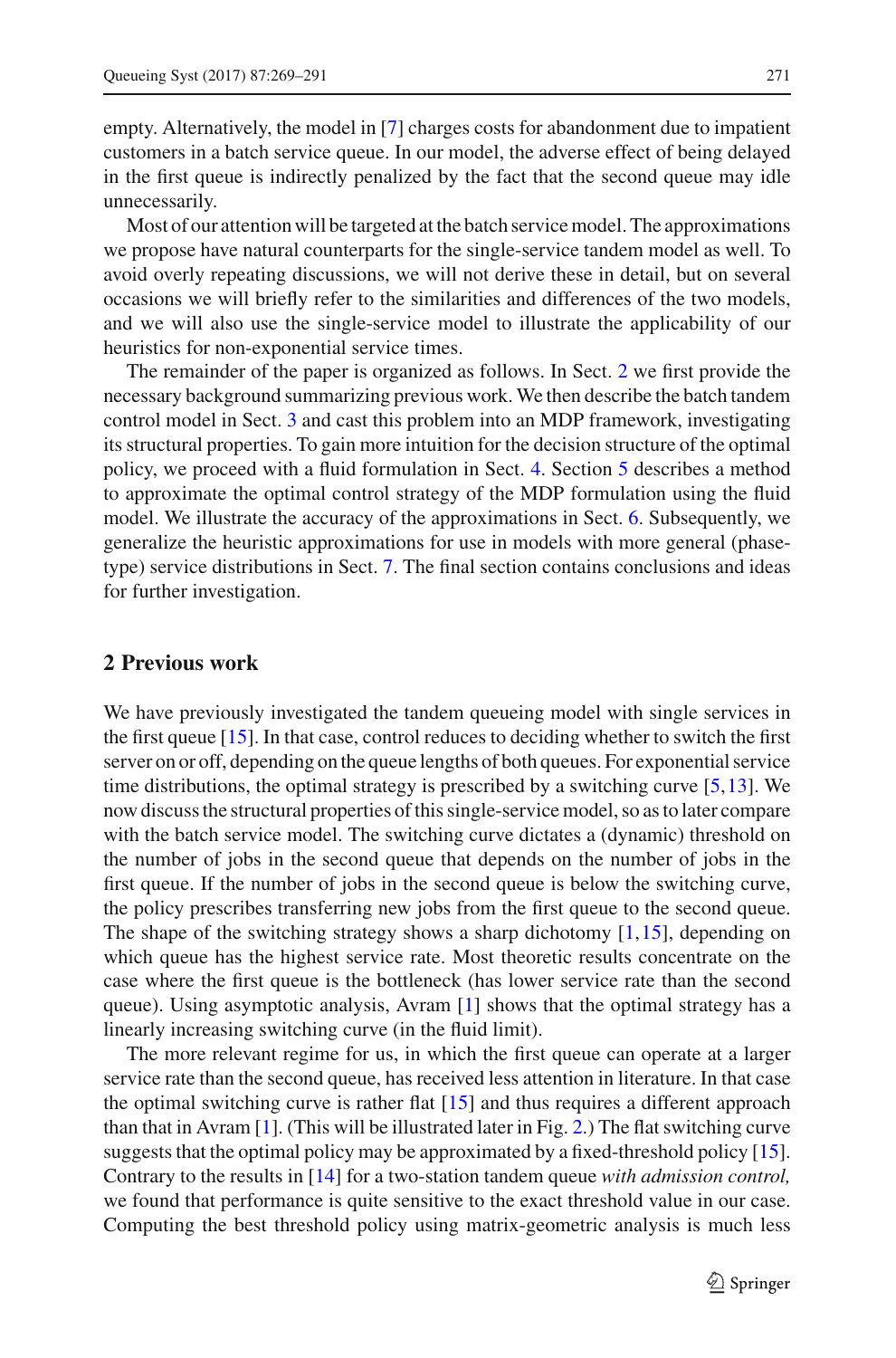computationally demanding than solving the original MDP problem [\[15\]](#page-22-0). We showed that the best fixed-threshold policy can approximate the flat optimal switching curve rather well, and is able to achieve comparable performance to the optimal MDP solution. Unfortunately, for heavy loads, the matrix-geometric approach also suffers from long computation times.

In [\[15](#page-22-0)] we also extended the fixed-threshold approximation to the batch service model of this paper: the server at the first queue transfers jobs in batches rather than individually, the service rate being independent of the batch size. The optimal strategy in this problem has a similar structure as the single-service tandem queueing model with a rather flat switching strategy, which is natural in view of the augmented service capacity in the first queue due to batch services. Since we do not impose any limits on the batch sizes, the optimal strategy is a "jump-to" policy, in which the optimal batch size is such that when the batch is transferred from the first to the second queue, the state is exactly on the switching curve.

In this paper we continue our investigation of the batch service model. To overcome the computational burden of the matrix-geometric approximation for large loads, we develop new approximations using a fluid analysis motivated by [\[1](#page-21-0)] but with an alternative scaling in which the first queue may contain a large number of jobs, while the 'critical' second queue remains of moderate size. The randomness in the second queue determines the fluid dynamics of the first stage. In Sect. [4](#page-7-0) we will discuss differences between our fluid approximation and existing fluid limits. The fluid-based approach results in two heuristic strategies that provide excellent approximations for a broad range of parameter values, while the computation time is quite insensitive to the system load.

#### <span id="page-3-0"></span>**3 Model description and preliminary analysis**

In our tandem model, we control the service at the first station, which is operated by a server providing service in batches. The control mechanism allows us to choose the batch size at transfer time instants. For analysis purposes we assume that jobs arrive to the first queue according to a Poisson process at rate  $\lambda$  and jobs are processed in batches with rate  $\mu_1$ . (We will extend our approximations to include general service time distributions.) The rate of service is independent of the batch sizes, and the sizes of the batches can be chosen arbitrarily up to the number of jobs in the first queue. After service in the first queue, jobs proceed to the second queue, for which the service rate is denoted by  $\mu_2$ , handling jobs one by one. A graphical representation of the batch service tandem model is shown in Fig. [1.](#page-4-0) The salient feature of the model is that the first queue processes  $a \in \{0, 1, \ldots, K\}$  jobs at the same time instead of handling jobs one by one. The main goal is to *dynamically* determine (or approximate) the optimal batch size based on the state of the system.

So as to formulate our tandem model in terms of an optimization problem, we introduce a cost function for jobs in the system. We have two types of costs, (1) waiting costs *c*wait, which are incurred *per job in the system* and *per unit of time,* and (2) location costs for jobs queueing at the second station, *c*loc, which represent the costs of residing in the service area of station 2. Thus, the waiting cost at the first server is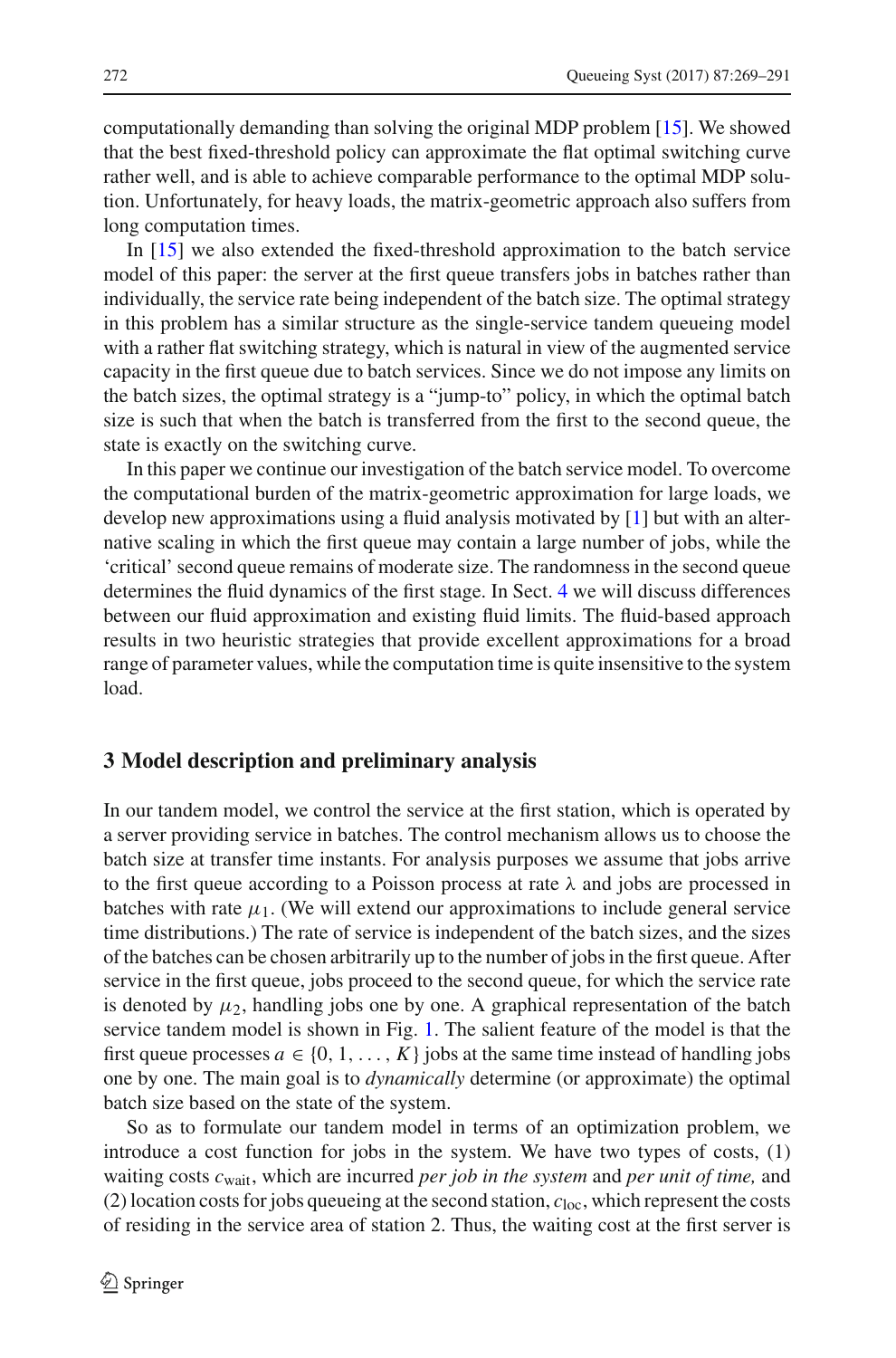

<span id="page-4-0"></span>**Fig. 1** Graphical representation of the tandem queue with batch service in the first queue

 $c_1 = c_{\text{wait}}$  per job per unit of time, and at the second station it is  $c_2 = c_{\text{wait}} + c_{\text{loc}}$ . Naturally, we assume  $0 < c_1 < c_2$ . Due to larger costs at station 2, it is advantageous to hold customers in queue 1 rather than in queue 2. However, one should avoid the situation where station 2 empties while station 1 still has a backlog: the resources at station 2 would be wasted in that case. We seek an efficient trade-off between these two effects.

We first formulate our optimization problem as an MDP and then investigate the structural properties of the optimal policy using results from the literature and numerical experiments. In our experiments, we numerically solved the MDP, which in many cases took days of computation time, so we have the ideal reference for comparison with our fluid approximations.

#### **3.1 MDP formulation**

Our discrete-time Markov Decision Process consists of the quadruple {*S*, *A*,*P*, *C*}, where *S* represents the state space of the system and is defined as  $x = (x_1, x_2) \in \mathbb{N}_0^2$ , with  $x_k$  as the number of jobs at station  $k, k = 1, 2$ . Each state x has a set of allowed actions, or batch sizes,  $a \in A_x = \{0, \ldots, x_1\}$ , where  $A_x \subset A$  and  $x \in S$ . The function  $p^a(x, y) \in \mathcal{P}$  defines the transition probability from state *x* to state *y* for action *a*, where *x*,  $y \in S$  and  $a \in A_x$ . The cost function  $c^a(x) \in C$  states the costs for action *a* in state *x*.

An optimal strategy satisfies Bellman's equation [\[2,](#page-21-5)[9\]](#page-21-6):

$$
V^*(x) + g^* = \min_{a \in \mathcal{A}_x} \left\{ c^a(x) + \sum_{y \in \mathcal{S}} p^a(x, y) V^*(y) \right\} \text{ for } x \in \mathcal{S}, \tag{1}
$$

where  $g^*$  and  $V^*(x)$  give the optimal average reward and value function. The decision rule can be determined by

<span id="page-4-1"></span>
$$
f(x) \in \operatorname{argmin}_{a \in \mathcal{A}_x} \left\{ c^a(x) + \sum_{y \in \mathcal{S}} p^a(x, y) V^*(y) \right\} \text{ for } x \in \mathcal{S},\tag{2}
$$

where  $V^*(x)$  satisfies  $V^*(x) + g^* = c^f(x) + \sum_{y \in S} p^f(x, y) V^*(y)$ . Note the slight abuse in notation in writing  $c^f(x)$  and  $p^f(x, y)$  instead of  $c^{f(x)}(x)$  and  $p^{f(x)}(x, y)$ . Our goal is to minimize the average cost.

 $\mathcal{L}$  Springer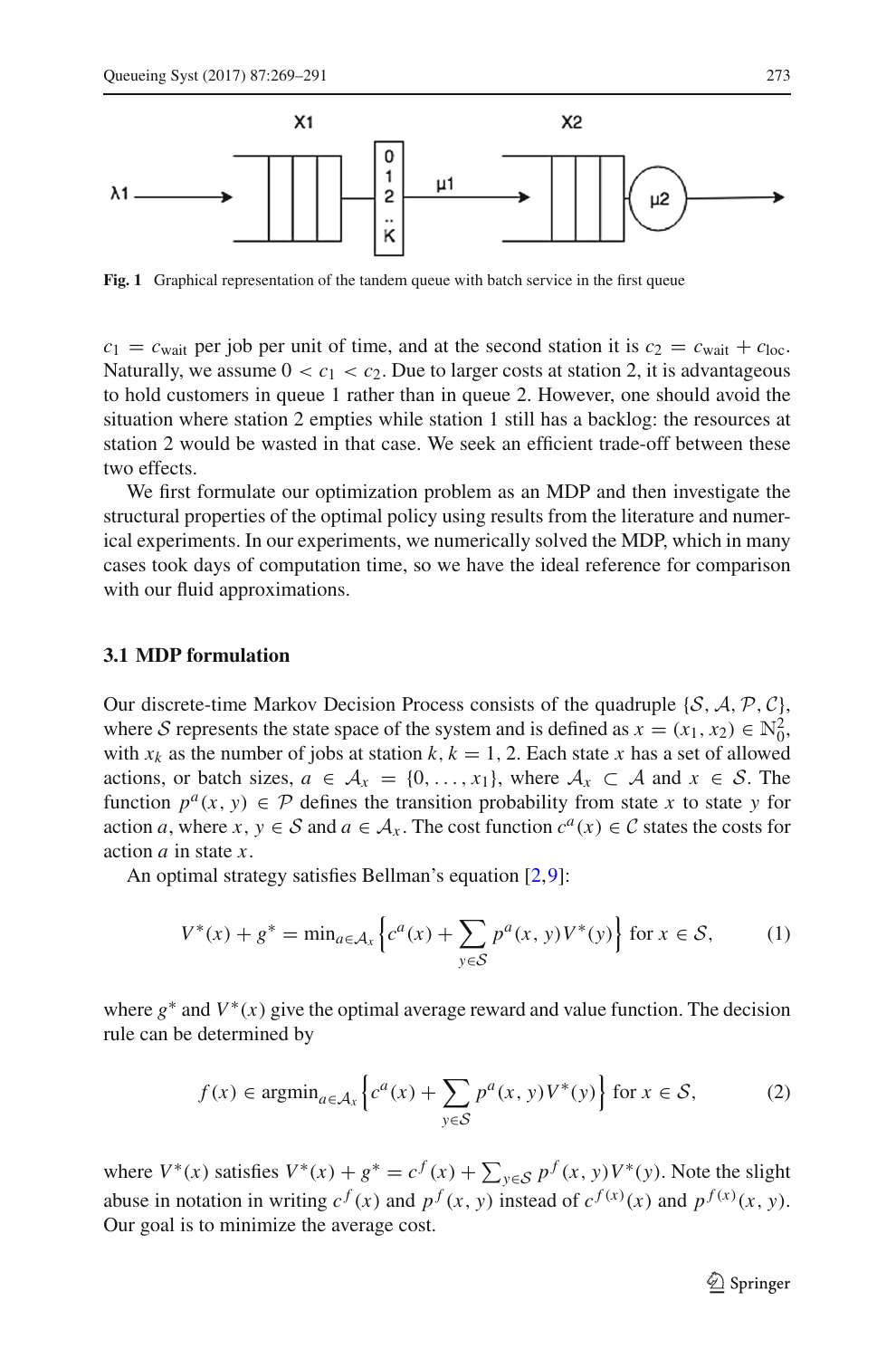To determine the optimal strategy in our tandem queue we use Eq. [\(2\)](#page-4-1), where  $c<sup>a</sup>(x)$ , with  $x = (x_1, x_2)$ , is given by  $c_1x_1 + c_2x_2$ . We use uniformization to discretize the Markov chain as described in Lippman [\[8\]](#page-21-7). The transition probabilities  $p^a(x, y)$  are determined by the transition rates in each state.

Letting  $\lambda + \mu_1 + \mu_2 = 1$  without loss of generality, for  $x = (0, 0)$  we have

$$
p^{a}(x, y) = \begin{cases} \lambda & \text{if } y = (1, 0) \\ \mu_{1} + \mu_{2} & \text{if } y = (0, 0) \end{cases}
$$

and, for  $x = (x_1, x_2) \neq (0, 0)$ ,

$$
p^{a}(x, y) = \begin{cases} \lambda & \text{if } y = (x_{1} + 1, x_{2}) \\ \mu_{1} & \text{if } y = (x_{1} - a, x_{2} + a) \\ \mu_{2} & \text{if } y = (x_{1}, x_{2} - 1) \end{cases} \quad \text{for } a \in \{0, ..., x_{1}\}. \tag{3}
$$

For this system, there is always a strategy that yields a stable Markov chain as long as  $\lambda < \mu_2$ , irrespective of the value of  $\mu_1 > 0$ . This is obvious, as we can choose to always serve all jobs present in queue 1 in a single batch, no matter how many there are, thereby emptying the first queue at times dictated by an independent Poisson process with rate  $\mu_1$ . As long as  $\lambda < \mu_2$ , the second server will be able to stabilize the system in the long run.

We use Successive Approximation (SA) to find the policy that minimizes average costs for each state:

$$
V_n^*(x) = c_1x_1 + c_2x_2 + \lambda V_{n-1}(x_1 + 1, x_2) + \mu_2 V_{n-1}(x_1, (x_2 - 1)^+) + \mu_1 \min_{a \in \mathcal{A}_x} \left\{ V_{n-1}^{\langle a_1, a_2, a_1 + \dots + \langle a_n, a_n \rangle} \right\},
$$

and

$$
f_n^*(x) \in \operatorname{argmin}_{a \in \mathcal{A}_x} \left\{ c(x) + \sum_{y \in \mathcal{S}} p^a(x, y) V_{n-1}^*(y) \right\}.
$$

We initiate the recursion with  $V_0^*(x) = 0$  for all  $x \in S$  and  $n \in \mathbb{N}$ .

#### **3.2 Structural properties**

In this section, we investigate structural properties of the optimal policy for our batch model. For reference, we compare these to the results of the model with individual services. The numerical results show a similar switching strategy. More specifically, we observe a 'jump-to' strategy which we discuss in detail.

As explained in Sect. [2,](#page-2-0) the optimal strategy of the tandem control model with single services at the first stage is characterized by a switching strategy [\[13](#page-22-1)[,15](#page-22-0)], which divides the state space into two areas separated by the switching curve, as illustrated below in Fig. [2.](#page-6-0) It is optimal to block service at the first station above the curve, and below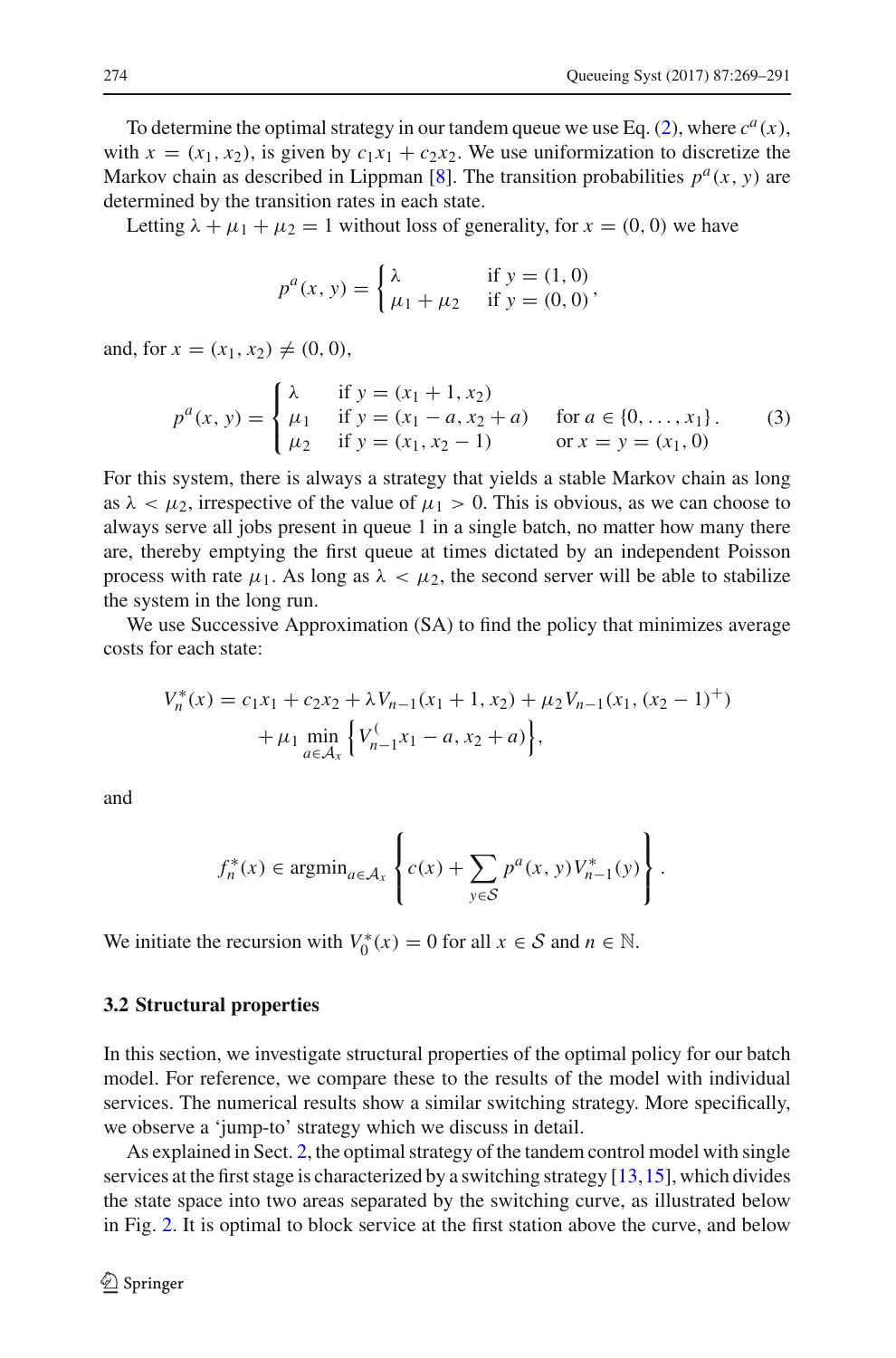

<span id="page-6-0"></span>**Fig. 2** Optimal decision strategy at each state for the single-service model distinguishing the cases  $\mu_1 < \mu_2$ and  $\mu_1 > \mu_2$ . The red colour represents blocking and the green colour corresponds to service in the first queue (Color figure online)



<span id="page-6-1"></span>**Fig. 3** Optimal decision strategy at each state for the batch service model with parameters  $\lambda = 4$ ,  $\mu_1 = 2$ and  $\mu_2$  = 6. Each colour represents a different optimal batch size for the current state (Color figure online)

the curve it is optimal to continue service. We see a similar switching strategy for the batch service model in Fig. [3.](#page-6-1) In that case, above the curve it is optimal not to transfer any jobs from the first to the second queue and below the curve it is optimal to transfer a batch of jobs. The optimal size of the batch can also be determined from the switching curve, as depicted in Fig. [4:](#page-7-1) the optimal batch size is determined by the aggregate number of jobs in the two queues. If the total number of jobs is  $x_1 + x_2 = N$ , the optimal action is to serve *a* jobs in the first queue such that  $(x_1 - a, x_2 + a)$ , which also has *N* jobs in total, is on the switching curve. Should this value of *a* be negative (this happens when  $(x_1, x_2)$  is in the red area), then no jobs should be served in the first queue. With the optimal strategy, the process thus jumps to the switching curve after each completion of a batch.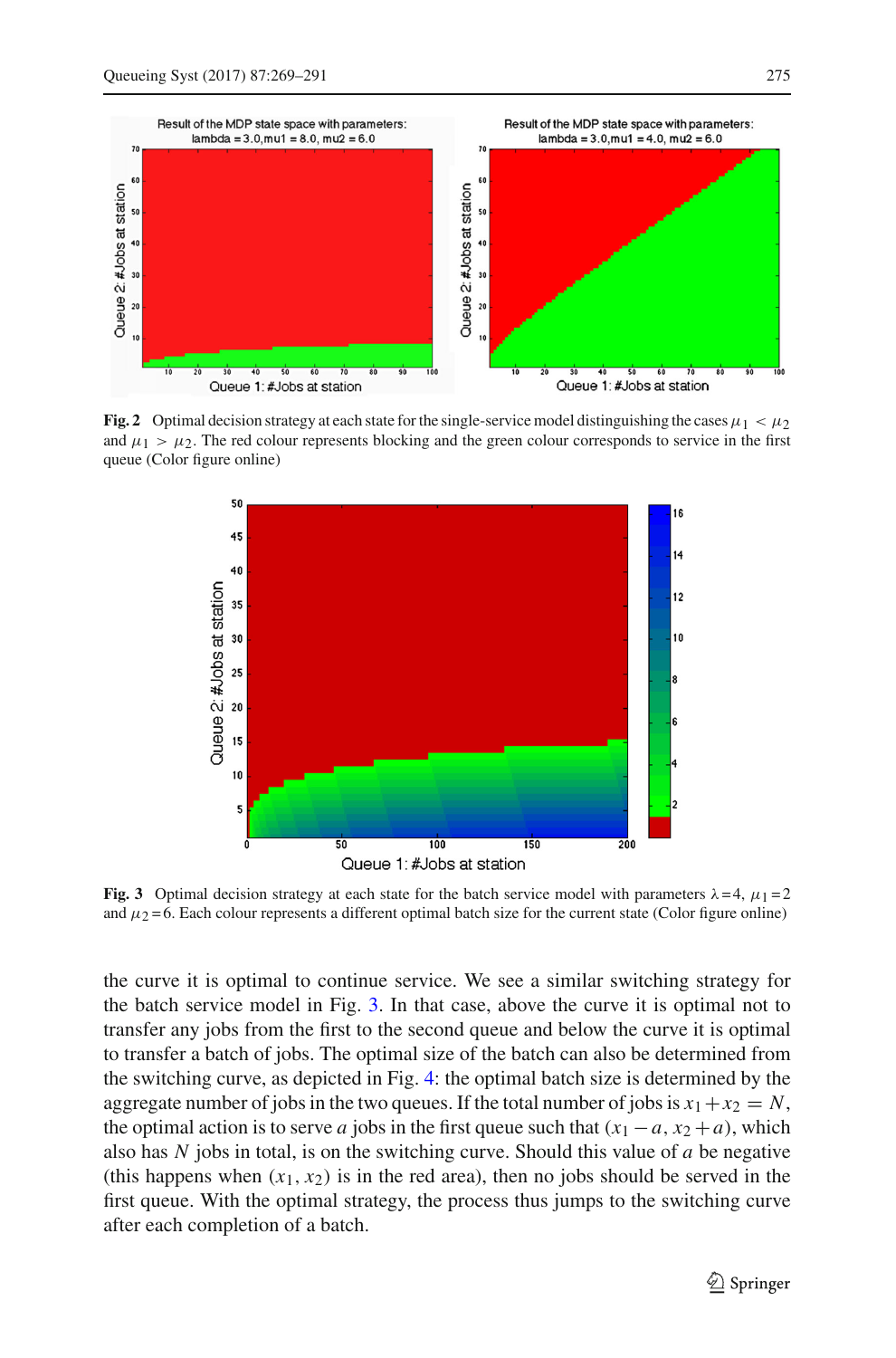

<span id="page-7-1"></span>**Fig. 4** Graphical representation of the optimal 'jump-to' structure in the batch tandem queue for fixed *k*

The single-service model shows a clear distinction between the cases  $\mu_1 > \mu_2$ and  $\mu_1 < \mu_2$ . For  $\mu_1 < \mu_2$ , the curve is rather flat, while it has a distinctive linear shape when  $\mu_1 > \mu_2$ . For the batch model, there is no such discrepancy: the switching patterns are rather flat for any choice of  $\mu_1$ , as illustrated in Fig. [3.](#page-6-1) This is not surprising in view of the (unlimited) increase of service capacity in the first queue due to the batch services, no matter how small  $\mu_1$  is.

## <span id="page-7-0"></span>**4 Fluid model description**

We will reformulate our queueing model as a fluid control problem so as to approximate the optimal strategy found by solving the MDP (using successive approximation). We apply fluid scaling to the first queue, while preserving the queueing behaviour at the second queue. This approach is motivated by the earlier observation that the optimal switching curve is rather flat. Our scaling is different from the standard fluid scaling as first proposed in Kurtz [\[6](#page-21-8)]. Since the second queue is not scaled, it maintains its stochastic nature. This randomness is of a different nature than that described in [\[4\]](#page-21-9) for a model with two queues, where the trajectories of the fluid-scaled components are random. Our scaling is also different from those in the batch service model of [\[3](#page-21-10)]. Their first scaling is the standard one of [\[6\]](#page-21-8) and in the second the batch sizes are scaled, so that the limiting fluid model has jumps.

Our scaling is closest to that described by Robert [\[12,](#page-21-11) Ch.9.6]. In that work, however, the unscaled components have stationary distributions that do not depend on the position of the scaled components. In our case, the conditional distribution of queue 2 (the unscaled component) depends on the position of the fluid-scaled size of queue 1. In this paper we do not formally prove the convergence of the scaled stochastic process to the proposed fluid model, as was done in [\[12\]](#page-21-11). Instead, we propose the approximation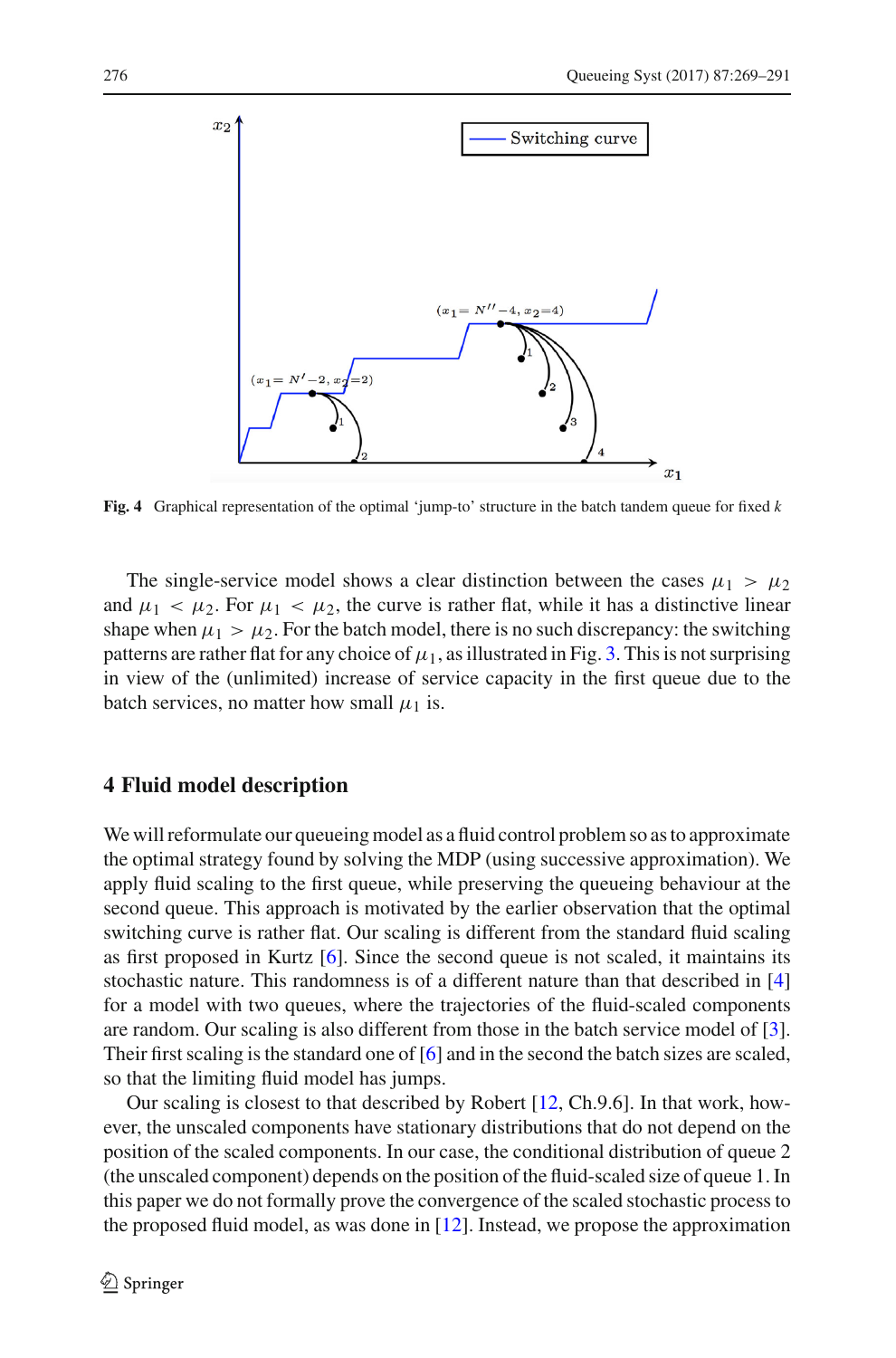by investigating local dynamics and illustrate the appropriateness through numerical experiments.

Let us briefly recall the fluid limits in Avram [\[1\]](#page-21-0) for the *single-service* controlled tandem model. It turns out that for the case  $\mu_1 < \mu_2$  the optimal strategy in the fluid model is determined by a linearly increasing switching line, but for  $\mu_1 > \mu_2$ , the switching line lies on the horizontal axis. This can be understood from the flat, unscaled, switching curve: in the fluid scaling it is indistinguishable from the *x*-axis. We therefore need a different scaling if  $\mu_1 > \mu_2$ , and the same is true for the batch service model: For the first queue we can apply the usual fluid scaling, but the second queue should remain unscaled.

Formally, the fluid limit for the batch service model is obtained as the limit of a sequence of processes

$$
\left\{ \left( X_1^{(n)}(t), X_2^{(n)}(t) \right), \ t \ge 0 \right\}_{n \ge 1}
$$

indexed by *n*, which we take to be integer, as  $n \to \infty$ . The sequence is determined by the queue length processes of the first and second queue,  $X_1(t)$  and  $X_2(t)$ , respectively. Motivated by the observation from [\[1](#page-21-0)] discussed above and justified by numerical experiments that show that the optimal control policy indeed employs an asymptotically flat switching curve, we assume that there is a fixed constant *K* that uniformly bounds the switching curve from above. Our later approximations of the optimal policy are consistent with this assumption. Note that, as a consequence,  $X_2(t) < K$  for all  $t$ . In the next construction of the fluid limit, we follow  $[12, Ch.9.6]$  $[12, Ch.9.6]$  and define

$$
X_1^{(n)}(t) = \frac{1}{n} X_1(nt),
$$
  

$$
X_2^{(n)}(t) = X_2(nt),
$$

with initial condition  $X_1(0) = n$ . (Thus, the initial condition for the first component is different for each process in the sequence.) We will see shortly that the initial condition for  $X_2$  is irrelevant. Note that for the first queue we scale both space and time, while for the second queue, which is uniformly bounded by the fixed constant *K*, we only scale time. Assuming that it exists, the fluid limit for the first queue is now defined as

$$
x_1(t) = \lim_{n \to \infty} X_1^{(n)}(t).
$$

Note that, for any fixed *t*, the random sequence  $X_2^{(n)}(t)$  will converge weakly as  $n \to \infty$ , with the limiting distribution depending on (the value of the switching curve at) *x*<sub>1</sub>(*t*). Indeed, in the limit  $n \to \infty$ ,  $X_2^{(n)}(t)$  instantly reaches the stationary distribution [\[12,](#page-21-11) Ch.9.6] for each fixed *t*. In turn, the direction of  $x_1(t)$  will depend on the distribution

$$
\lim_{n\to\infty}\mathbb{P}\left(X_2^{(n)}(t)\leq x|X_1^{(n)}(t)\right),\,
$$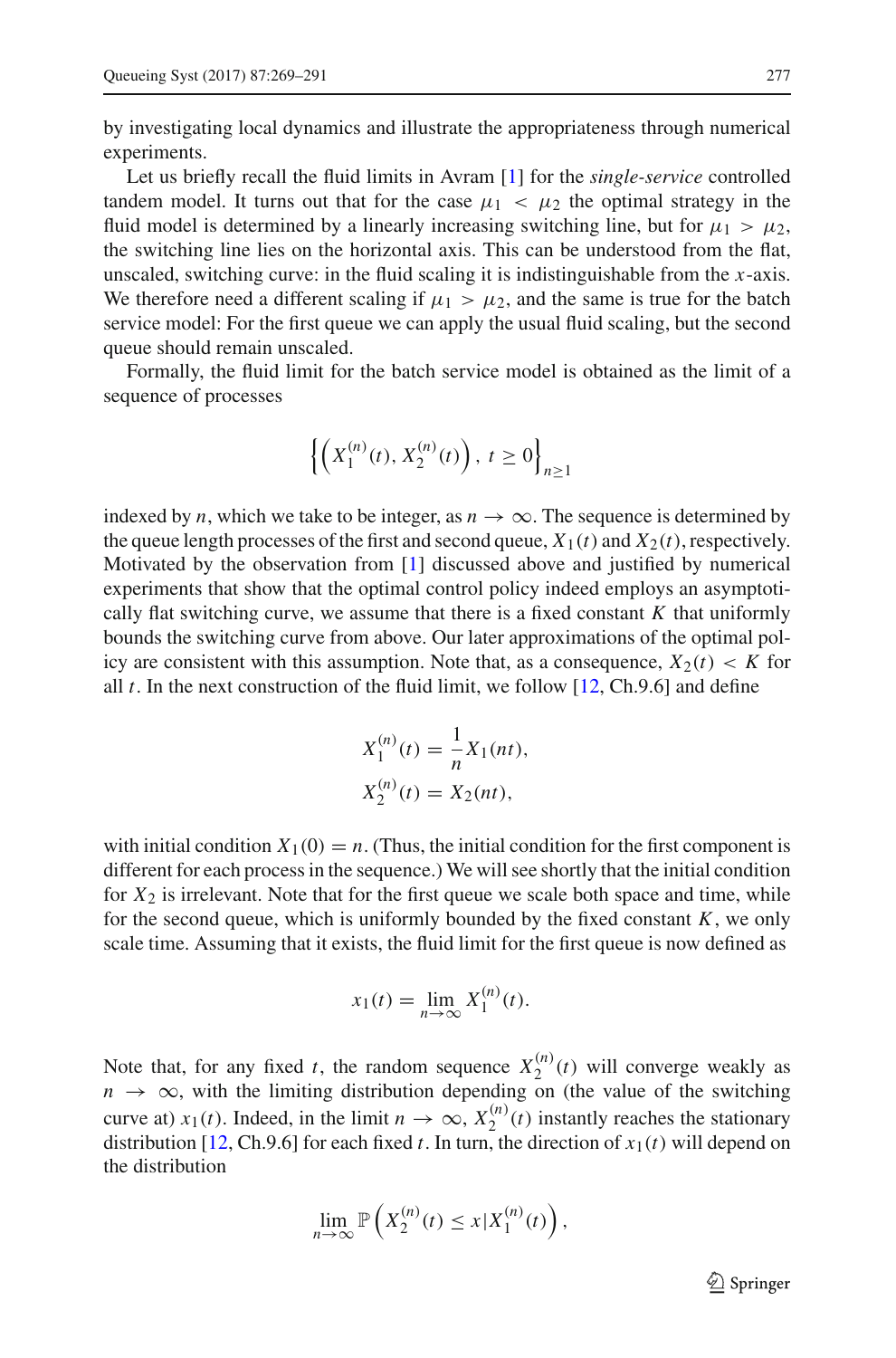

<span id="page-9-0"></span>**Fig. 5** Graphical representation of  $X_2^{(n)}(t)$ 

and in particular on its expectation, which we denote by

$$
x_2(t) = \lim_{n \to \infty} \mathbb{E}\left[X_2^{(n)}(t) | X_1^{(n)}(t)\right].
$$

Note that for all  $n, \mathbb{E}\left[X_2^{(n)}(t)|X_1^{(n)}(t)\right]$  is random due to the randomness of  $X_1^{(n)}(t)$ , but in the limit it will be deterministic, since  $x_1(t)$  is deterministic.

Recall that in the stochastic model, the optimal strategy is dictated by a switching curve  $K(x)$  that gives the threshold value on the second queue for given  $X_1(t)$ . If a batch moves from the first to the second queue at time *t*, the process moves to the state  $(y, K(y))$  on the switching curve, with *y* such that  $y + K(y) = X_1(t-) + X_2(t-)$ . The size of the batch is  $X_1(t-) - y$ .

Let us now specify the local dynamics of the fluid limit. Since  $K(\cdot)$  is assumed to be bounded, the size of the jump does not scale with *n*. Therefore, the fluid limit for the first component will not show these jumps. (See also the discussion in [\[3](#page-21-10)], where two different scalings are distinguished, one of which has a fluid limit with jumps and the other does not.) In the limit  $n \to \infty$  the second component reaches stationarity instantly for any value of the first component, In addition, note that in the *n*-th system  $(X_1^{(n)}(t), X_2^{(n)}(t))$ , the rate with which batches move from the first to the second queue is  $n\mu_1$ . In the limit the process  $x_1(t)$  will decrease continuously, the speed of movement being determined by the conditional distribution of the second component.

Let us now focus on  $X_2^{(n)}(t)$ , the size of the second queue in the *n*-th system, for a given level of  $X_1^{(n)}(t)$  with constant threshold value *k*. For large *n*,  $X_2^{(n)}(t)$  becomes a rapidly moving random variable with the stationary distribution of a batch-arrival queue in which the batches always lift the queue to the level  $k$ , as depicted in Fig. [5.](#page-9-0)

The stationary distribution (given the threshold value *k*) is therefore

<span id="page-9-1"></span>
$$
\pi_i^{(k)} = \pi_0^{(k)} \frac{\mu_1}{\mu_2} \left( \frac{\mu_1 + \mu_2}{\mu_2} \right)^{i-1}, \quad i = 1, 2, \dots, k,
$$
  
and 
$$
\pi_0^{(k)} = \frac{1}{1 + \sum_{i=1}^k \frac{\mu_1}{\mu_2} \left( \frac{\mu_1 + \mu_2}{\mu_2} \right)^{i-1}}.
$$
 (4)

 $\textcircled{2}$  Springer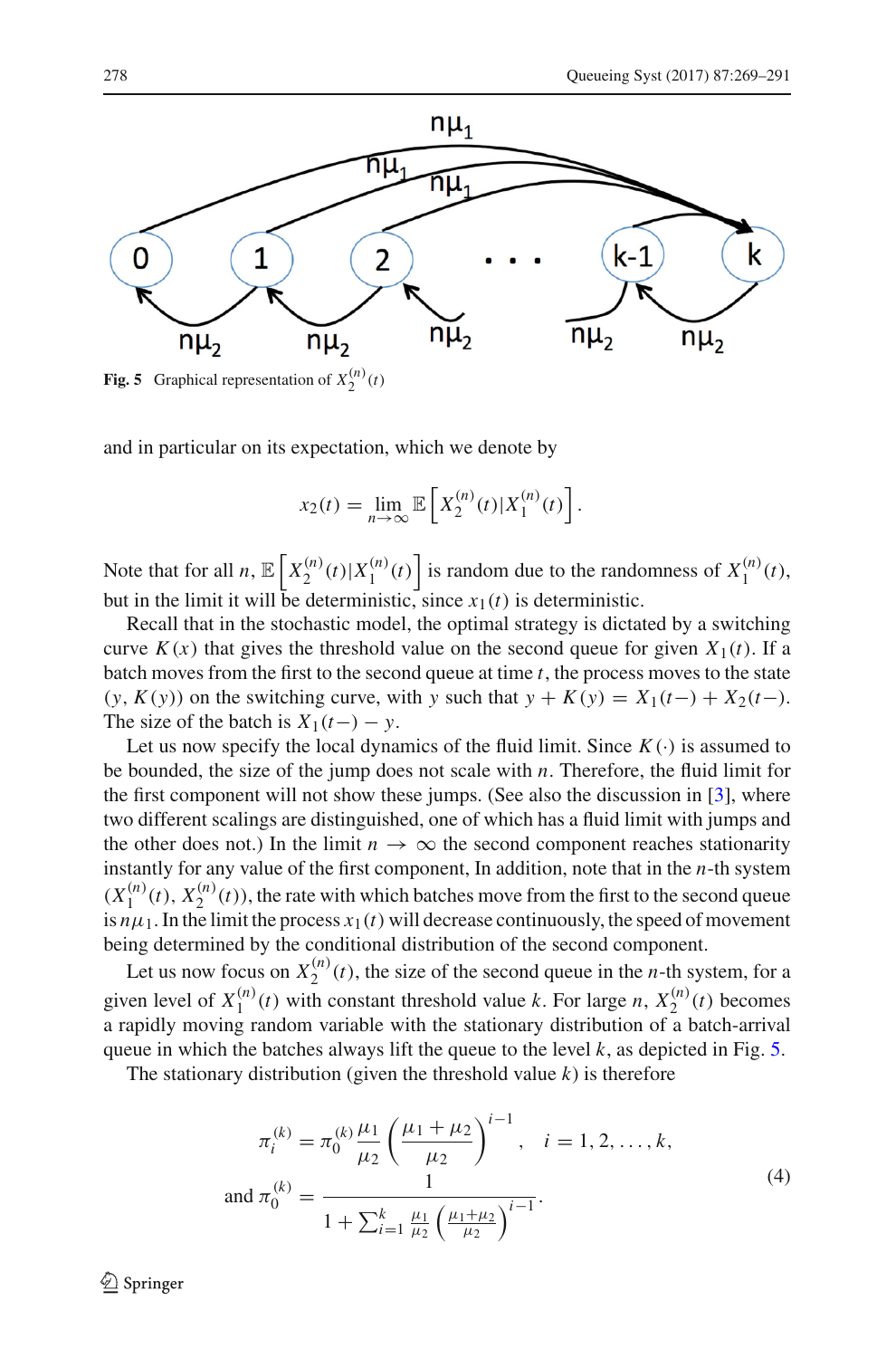We will use the shorthand notation  $E[X_2|k]$  for the expectation of this distribution. The mean batch size is therefore  $b(k) = k - \mathbb{E}[X_2|k]$ .

This determines the dynamics of the first component in the fluid limit for a given limiting switching curve  $k(x_1)$ :

$$
x_1'(t) = \lambda - b(k(x(t)))\mu_1,
$$

as long as  $x_1(t) > 0$ , for a given arbitrary initial value  $x_1(0)$ . In our discussion above we took  $X_1^{(n)}(0) = n$ , to ensure that it is integer, which corresponds to  $x_1(0) = 1$ . The arguments remain valid for other positive values of  $x_1(0)$  (for example by rounding the initial value of  $nx_1(0)$  to an integer). In the next section we will exploit this description to determine a switching curve  $k(\cdot)$  that approximates the optimal switching curve.

## <span id="page-10-0"></span>**5 Fluid-based approximations of the optimal policy**

We approximate the optimal strategy using two different approaches, both based on the fluid description in the previous section. The fluid model is used to approximate the trajectory of the stochastic process  $X_1(t)$  by a smooth path. We emphasize that we *do not* formally work with the fluid limit, but instead directly use it to replace the stochastic process. The first method employs a fixed threshold strategy and the second approximation determines a dynamic threshold based on a greedy heuristic.

#### *Method 1*

In our first approach, we ignore the fact that we can adjust the threshold level over time. For any initial value  $X_1(0) = x$  we approximate the threshold level  $k = k(x)$ that minimizes the (approximated) cost until the first component is empty. We will denote the time at which this happens by  $T = T(x)$ . Replacing the stochastic path of  $X_1(t)$  by the trajectory of the fluid model, and replacing  $X_2(t)$  by its conditional expectation, we obtain

<span id="page-10-1"></span>
$$
\min_{k} \left\{ c_1 \left( xT(x) + \frac{1}{2} (\lambda - b(k)\mu_1) T(x)^2 \right) + c_2 T(x) \mathbb{E} [X_2|k] \right\}.
$$
 (5)

To compute the threshold value *k* that minimizes overall costs, we determine the time to empty the system:

$$
x + (\lambda - b(k)\mu_1)T(x) = 0T(x) = \frac{x}{b(k)\mu_1 - \lambda}
$$
 (6)

Equation  $(5)$  can thus be rewritten as

$$
\min_{k} \left\{ c_1 x \frac{1}{2} T(x) + c_2 \mathbb{E} \left[ X_2 | k \right] T(x) \right\}. \tag{7}
$$

 $\mathcal{D}$  Springer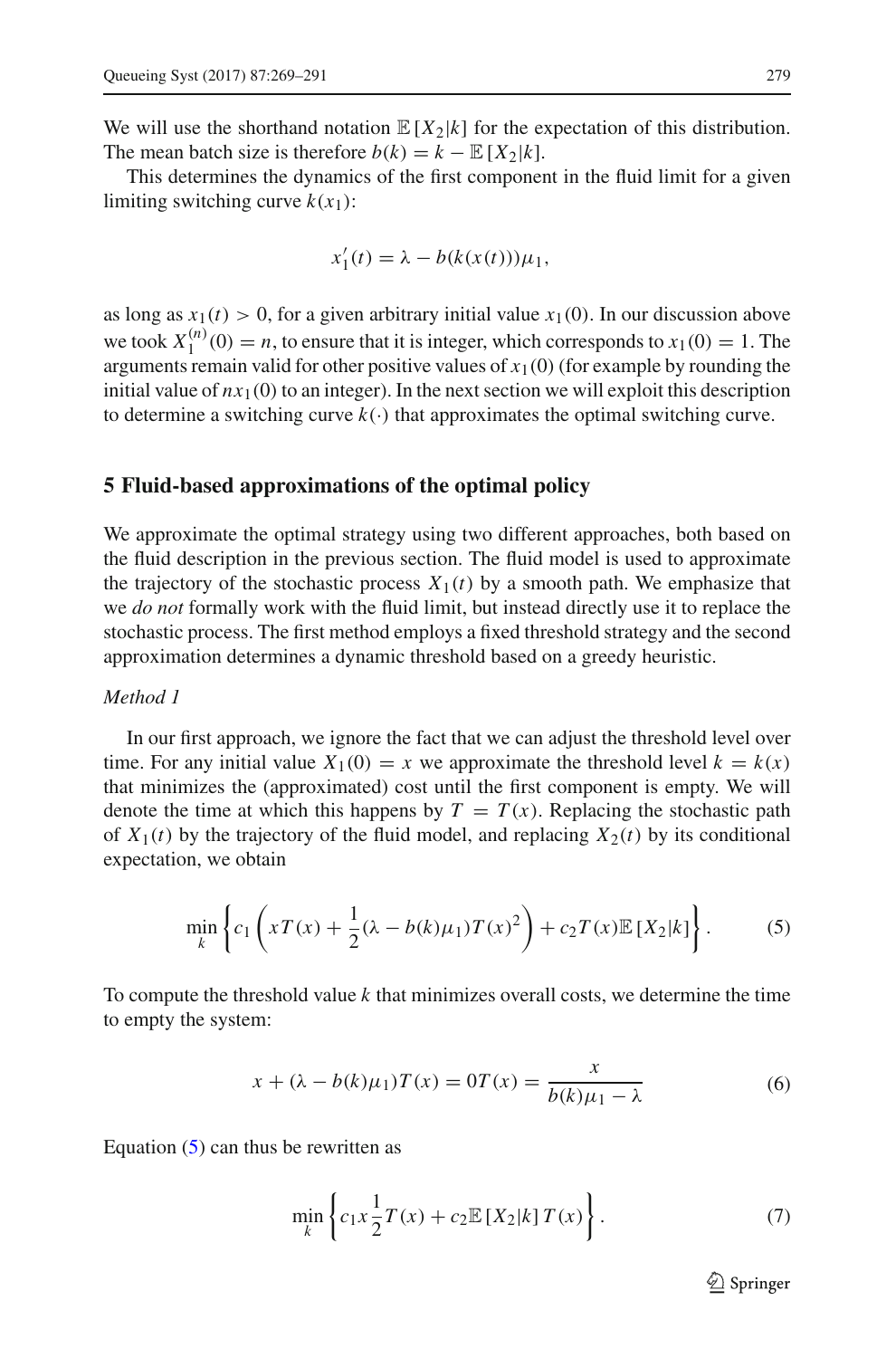From the stationary distribution in [\(4\)](#page-9-1), we can numerically determine the value of *k* that minimizes the approximated costs. Our first approximation thus replaces the optimal switching curve by a fixed-threshold strategy based on this value of *k*.

## *Method 2*

The second method is based on a comparison of costs due to idleness in the second queue (implying loss of capacity if jobs from the first queue could have been moved earlier) and *additional* storage costs at the second queue (when jobs could have been transferred later from the first queue). These storage costs are therefore proportional to the number of jobs at the second queue.

## *Loss of capacity*

Capacity loss is computed in the following manner. We again assume that the number of jobs in the first queue is large and that, at all times, queue 2 is in the equilibrium corresponding to the current threshold (say *k*, which is determined by queue 1). The maximum customer drain rate from the system per unit of time equals  $\mu_2 - \lambda$ . However, the effective outflow rate is lower than  $\mu_2$ , since it is interrupted when the second queue is empty. The fraction of time that the second queue is empty, that is  $\pi_0^{(k)} = \mathbb{P}(X_2 = 0|k)$  in [\(4\)](#page-9-1), is determined by the value of the threshold (*k*). The actual outflow from the system is  $\mu_2(1 - \pi_0^{(k)})$ . Dividing the actual drain rate by the maximum drain rate gives the effective capacity per unit of time. The lost capacity can then be obtained as

<span id="page-11-0"></span>
$$
1 - \frac{\mu_2 \left(1 - \pi_0^{(k)}\right) - \lambda}{\mu_2 - \lambda} = \frac{\pi_0^{(k)}}{1 - \lambda/\mu_2}.
$$
 (8)

Since all jobs in the first queue will be delayed by this inefficiency, we obtain the total costs for capacity loss by multiplying  $(8)$  by the holding cost  $c_1X_1(t)$ .

## *Storage at queue 2*

The second component is intuitively easy. The average number of jobs waiting in the second queue is determined by the buffer level *k*. Each job faces an additional cost of  $c_2 - c_1$  per time unit while being at queue 2, so total storage costs at the second queue are computed as  $(c_2 - c_1) \mathbb{E}[X_2|k]$ .

We combine the above into the following optimization problem:

$$
\min_{k=k(x)} \left\{ c_1 x_1 \left( \frac{\pi_0^{(k)}}{1 - \lambda/\mu_2} \right) + (c_2 - c_1) \mathbb{E} \left[ X_2 | k \right] \right\}. \tag{9}
$$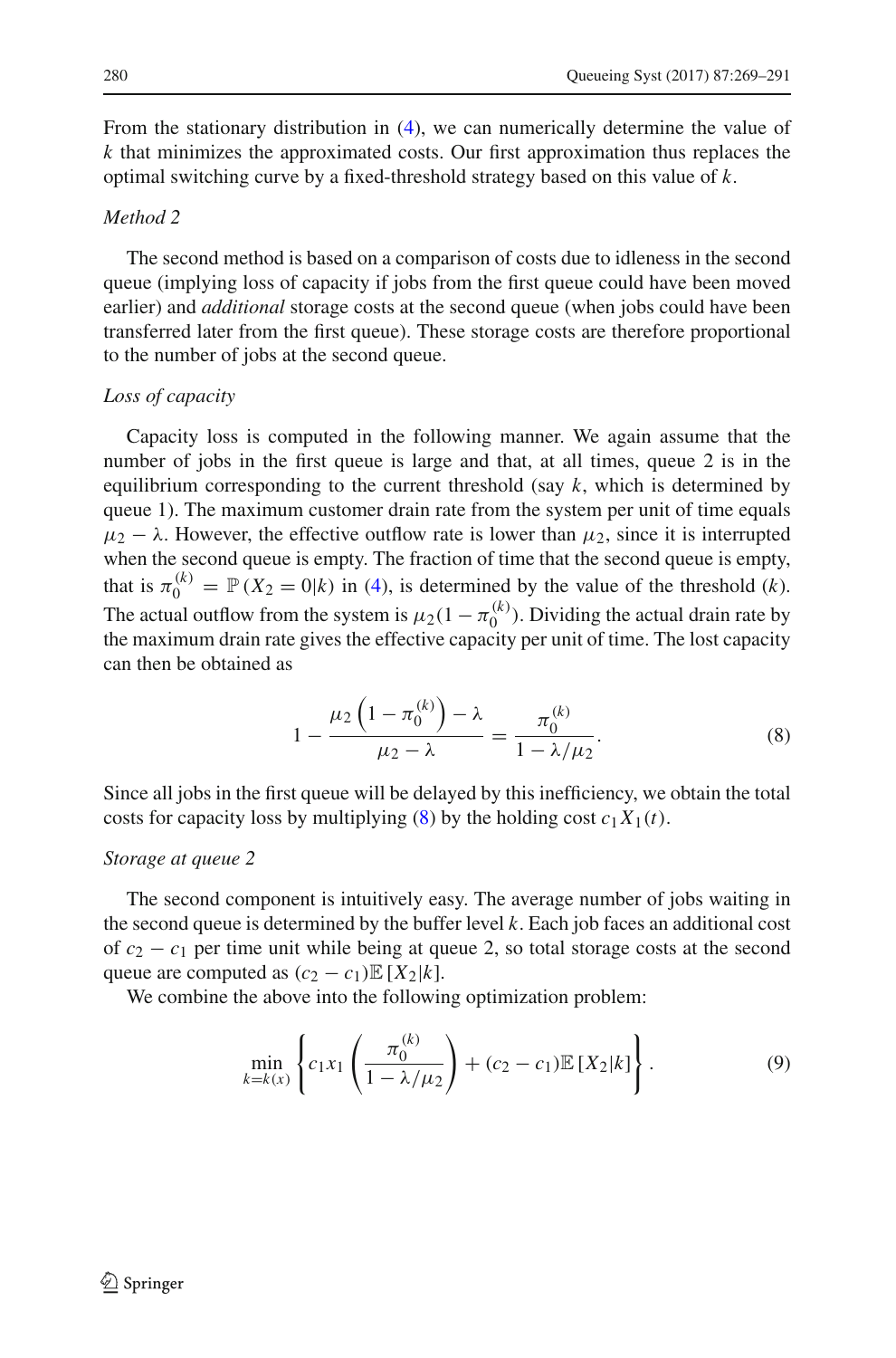## <span id="page-12-0"></span>**6 Experimental results of the fluid approximation**

In this section, we demonstrate the accuracy of the fluid approximation methods proposed in Sect. [5.](#page-10-0) We compute the optimal switching strategies for several parameter choices by using the MDP solution and compare them to the proposed fluid approximation heuristics in terms of average costs and computation time.

In Fig. [6,](#page-12-1) we compare the asymptotics of the MDP solution and the two fluid approximations for two distinct parameter sets and for very large system states  $(X_1(0) = 10^4)$ . From both figures, we observe that the greedy heuristic approximates the MDP threshold level very accurately, especially for a large number of jobs in the system. The fixed strategy consistently underestimates the switching curve, but does capture its shape quite well.



<span id="page-12-1"></span>**Fig. 6** Comparison of the MDP result and the fluid heuristics for very large *n*. **a** Parameters  $\lambda = 0.5$ ,  $\mu_1 =$ 0.5,  $\mu_2 = 1.0$ . **b** Parameters  $\lambda = 0.9$ ,  $\mu_1 = 1.5$ ,  $\mu_2 = 1.0$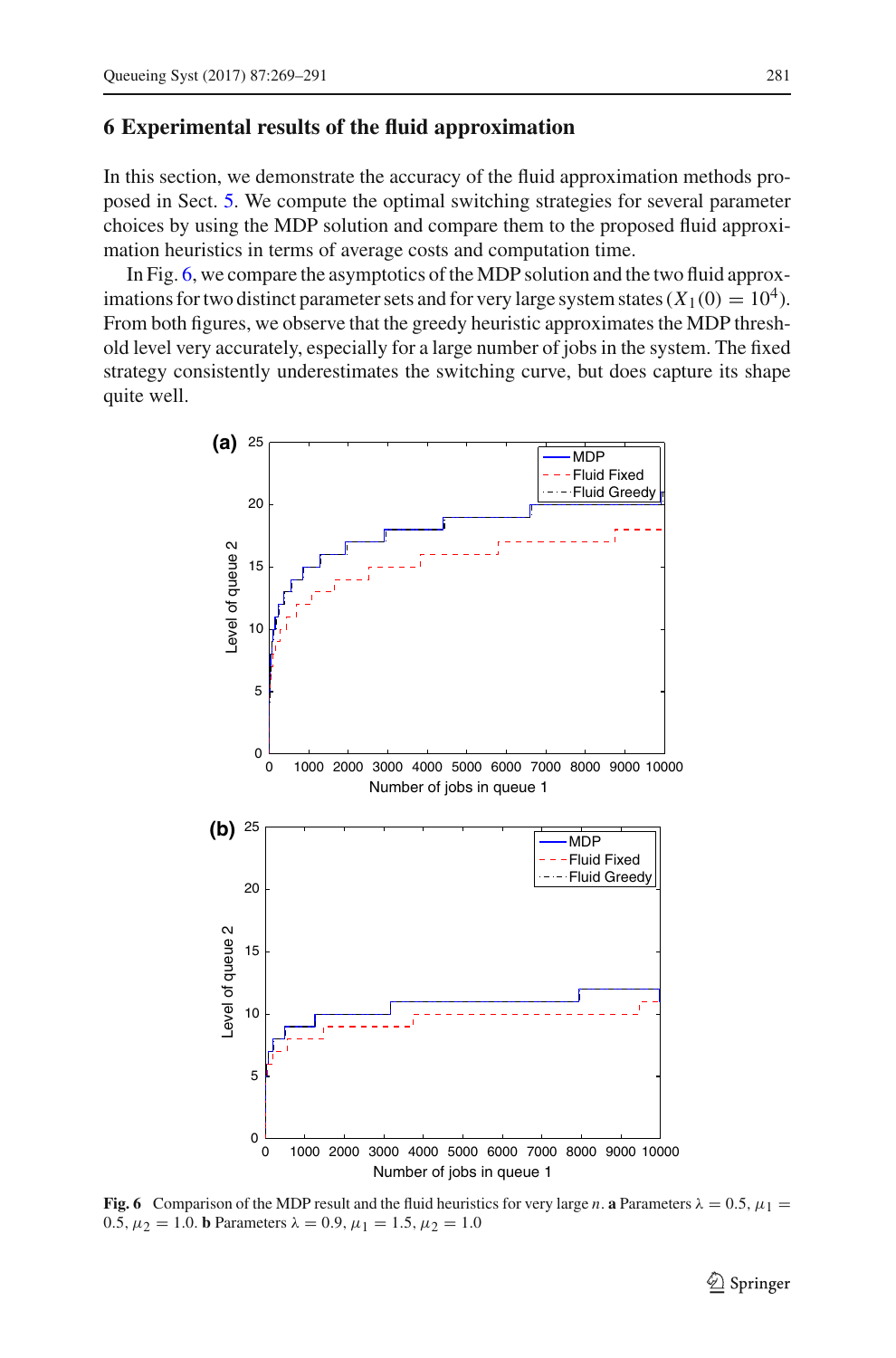

<span id="page-13-0"></span>**Fig. 7** Comparison of the MDP result and the fluid heuristics for  $n = 100$ . **a** Parameters  $\lambda = 0.7$ ,  $\mu_1 = 0.5$ ,  $\mu_2 = 1.0$ . **b** Parameters  $\lambda = 0.7$ ,  $\mu_1 = 1.5$ ,  $\mu_2 = 1.0$ 

In Fig. [7](#page-13-0) we zoom in to lower levels,  $n = 100$ , giving a more detailed picture. We observe that close to the origin the "fixed" strategy overestimates the MDP curve for both parameter sets, while the "greedy" approach gives an underestimation. For smaller service rate at the first queue, the "greedy" heuristic is a worse approximation.

To gain more understanding of the accuracy of the approximations, we compare the average costs of the two fluid approximations with the optimal MDP solution. As a reference, we also compute the average cost for a fixed value threshold policy by using the Matrix-Geometric method which we have analysed in [\[15\]](#page-22-0). The chosen parameter values are those reported above in Table [1.](#page-14-1) Figure [8](#page-15-0) shows the relative difference in average costs of the two fluid approximations and the fixed-threshold value from [\[15\]](#page-22-0) with respect to the MDP solution. From these experiments, we see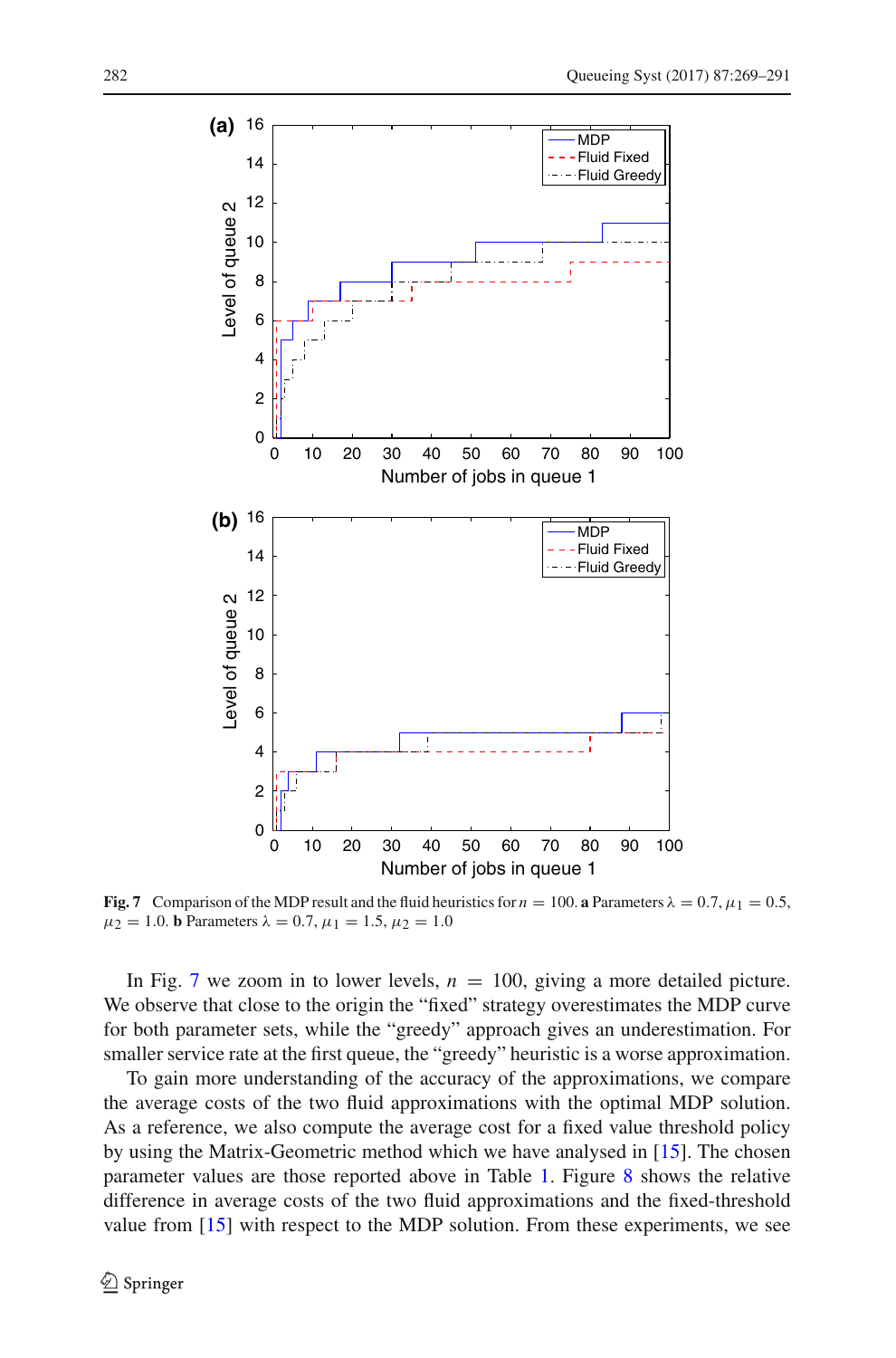<span id="page-14-1"></span>

| <b>Table 1</b> Parameter sets used for<br>the numerical experiments | Set | Type $\lambda$ |                                             | $\mu_1$ $\mu_2$ $c_1$ $c_2$ |  |
|---------------------------------------------------------------------|-----|----------------|---------------------------------------------|-----------------------------|--|
|                                                                     |     |                | Batch $[0.1, 0.2, , 0.9, 0.95]$ 0.5 1.0 1 3 |                             |  |
|                                                                     | 2   |                | Batch $[0.1, 0.2, , 0.9, 0.95]$ 1.0 1.0 1 3 |                             |  |
|                                                                     | 3   |                | Batch $[0.1, 0.2, , 0.9, 0.95]$ 1.5 1.0 1 3 |                             |  |
|                                                                     |     |                |                                             |                             |  |

that the increase in average cost is relatively small. The "fluid greedy" heuristic shows the largest relative deviation of 8% on parameter set 1. In all others, the differences relative to the optimum are not more than a few per cent.

Figure [8](#page-15-0) shows that on parameter set 1 the "greedy" approximation is much less accurate than the other two approximations. We already observed in the detailed graphs of Fig. [7](#page-13-0) that a low service rate at the first queue causes a larger gap with the MDP threshold curve, particularly for small system states. This is reflected in the cost performance. For a large system load, the typical number of jobs in the system is larger, which reduces the impact of this underestimation of the "greedy" approach.

For all three parameter sets in Fig. [8,](#page-15-0) we observe that the greedy fluid approximation gives better results for heavy loads ( $\rho \rightarrow 1$ ) than the other two approximations. The fixed fluid approximation appears to be the best all-round approximation.

To show the efficiency of the methods in terms of computation time, we averaged the computation times of the three parameter sets in Table [1](#page-14-1) for increasing load. We separately investigate the time needed to compute the policy and the time it takes to compute the average costs of a given policy. The results are illustrated in Fig. [9.](#page-16-0)

The more relevant issue is the time needed to determine a good policy. Especially for heavily loaded systems, finding the optimal policy is computationally extremely demanding for the MDP method. Figure [9](#page-16-0) shows that the computation times of the two fluid approximations are only mildly sensitive to the parameter choice, while the other methods quickly become slower for higher load. Note that the computation time for both fluid models is comparable, which explains the absence of the "fluid fixed" line in the figure. Even for small load, the fluid approximation is significantly faster than the MDP solution. We observe that the computation time depends on the load of the system and increases for higher load.

Although of less relevance, we also compared the time needed to compute the average cost of a given strategy using iterative approximation. (Note that for the MDP and the matrix-geometric approximation, the average cost is jointly determined with the policy itself. For the fluid approximations, these two phases are carried out separately.) It should be no surprise that for this metric all methods are essentially equivalent. It is quite likely that this computation time can be improved for all policies by using a more sophisticated computation scheme than direct iteration. Our goal here was to show that the differences are small

## <span id="page-14-0"></span>**7 The fluid model approximations with general service times**

We continue our investigation of the fluid approximations and study their applicability under less restrictive assumptions on the service time distribution in the second queue,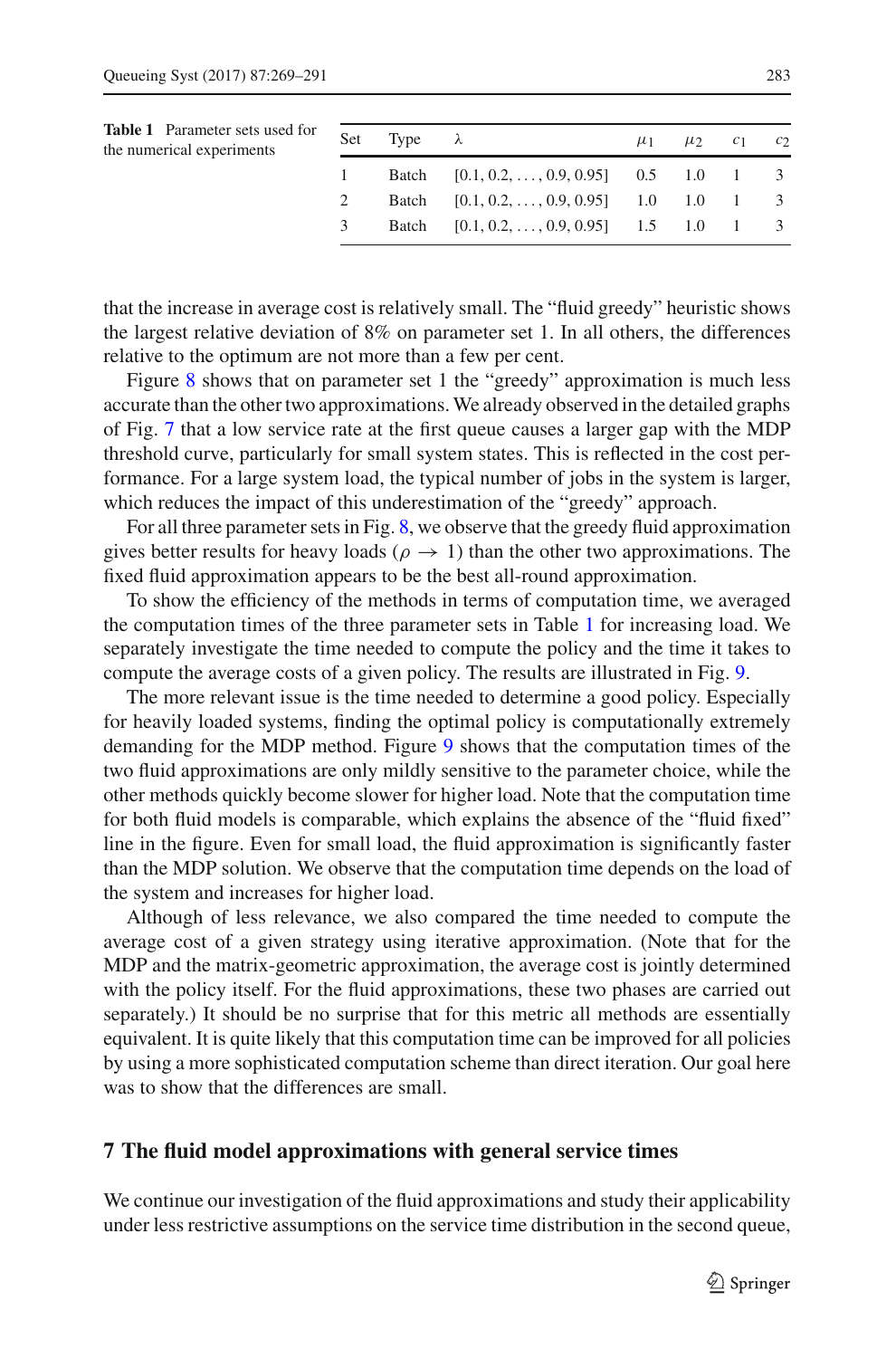

<span id="page-15-0"></span>**Fig. 8** Comparison of the MDP result with both fluid approximations and the fixed-threshold approach of [\[15\]](#page-22-0) for various parameter choices. **a** Parameter set 1. **b** Parameter set 2. **c** Parameter set 3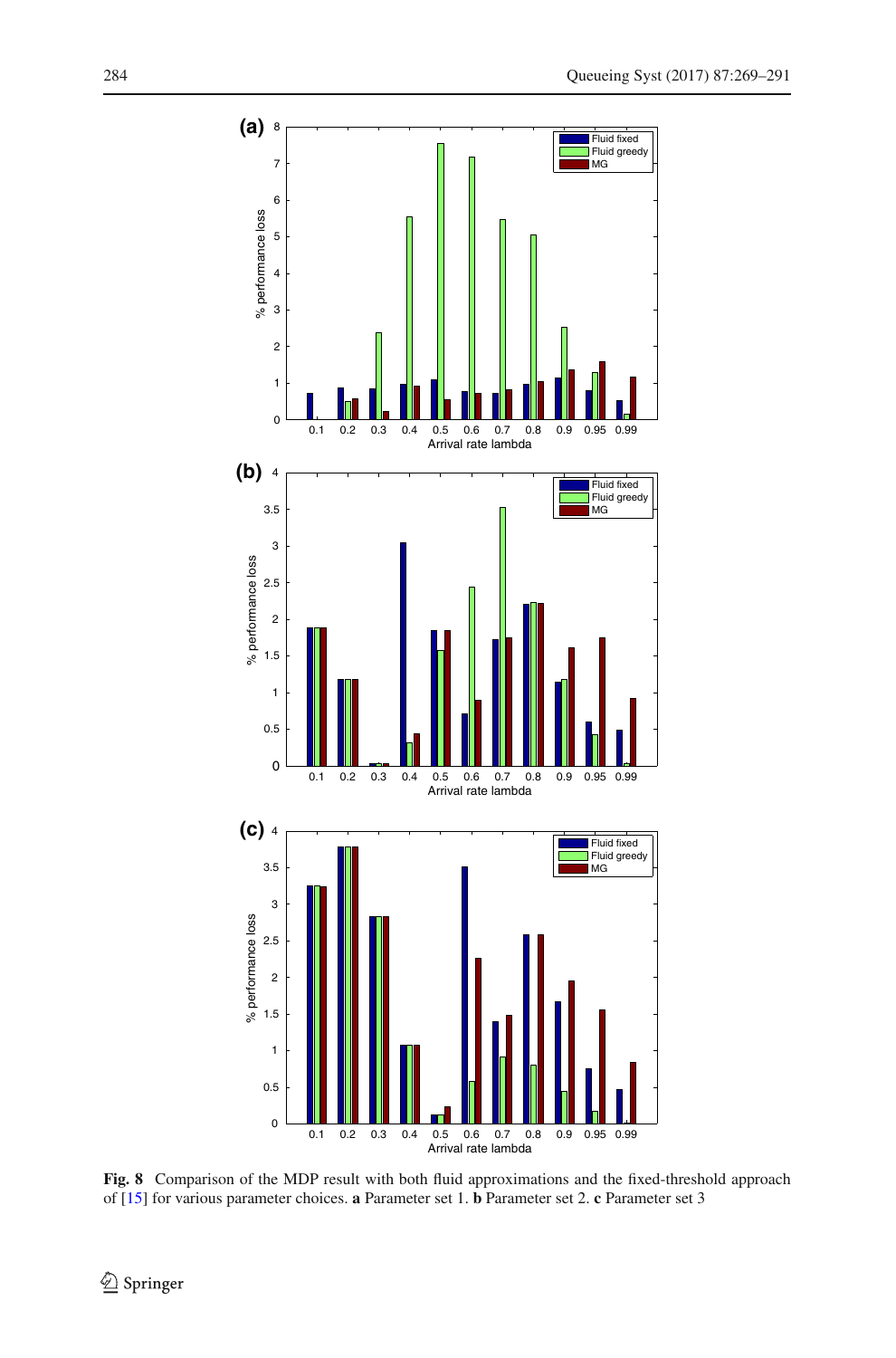

<span id="page-16-0"></span>**Fig. 9** Time in seconds to compute the policy for increasing load of the system averaged over the service rate  $\mu_1 \in [0.5, 1.0, 1.5]$  at the first queue. **a** Time to compute policy. **b** Time to compute average costs

which we now take to be of phase type. We concentrate on the single-service controlled tandem queue, which was also studied in  $[1,13,15]$  $[1,13,15]$  $[1,13,15]$  $[1,13,15]$ . The fluid approximations for the batch service model can also be used with phase-type services in the second queue, but solving the MDP for comparison becomes too demanding.

To apply the fluid approximations of Sect. [5](#page-10-0) for the controllable tandem queue with two single server queues, we only need minor modifications: The second queue is now approximated with the usual *M*/*M*/1/*k* queue instead of a batch-arrival queue, and we use its truncated geometric distribution as the conditional distribution for  $X_2|k$ . Since transfers are now all for single jobs, in the fluid formulation for the first queue we have a more limited control rule  $b(\cdot) \in \{0, 1\}.$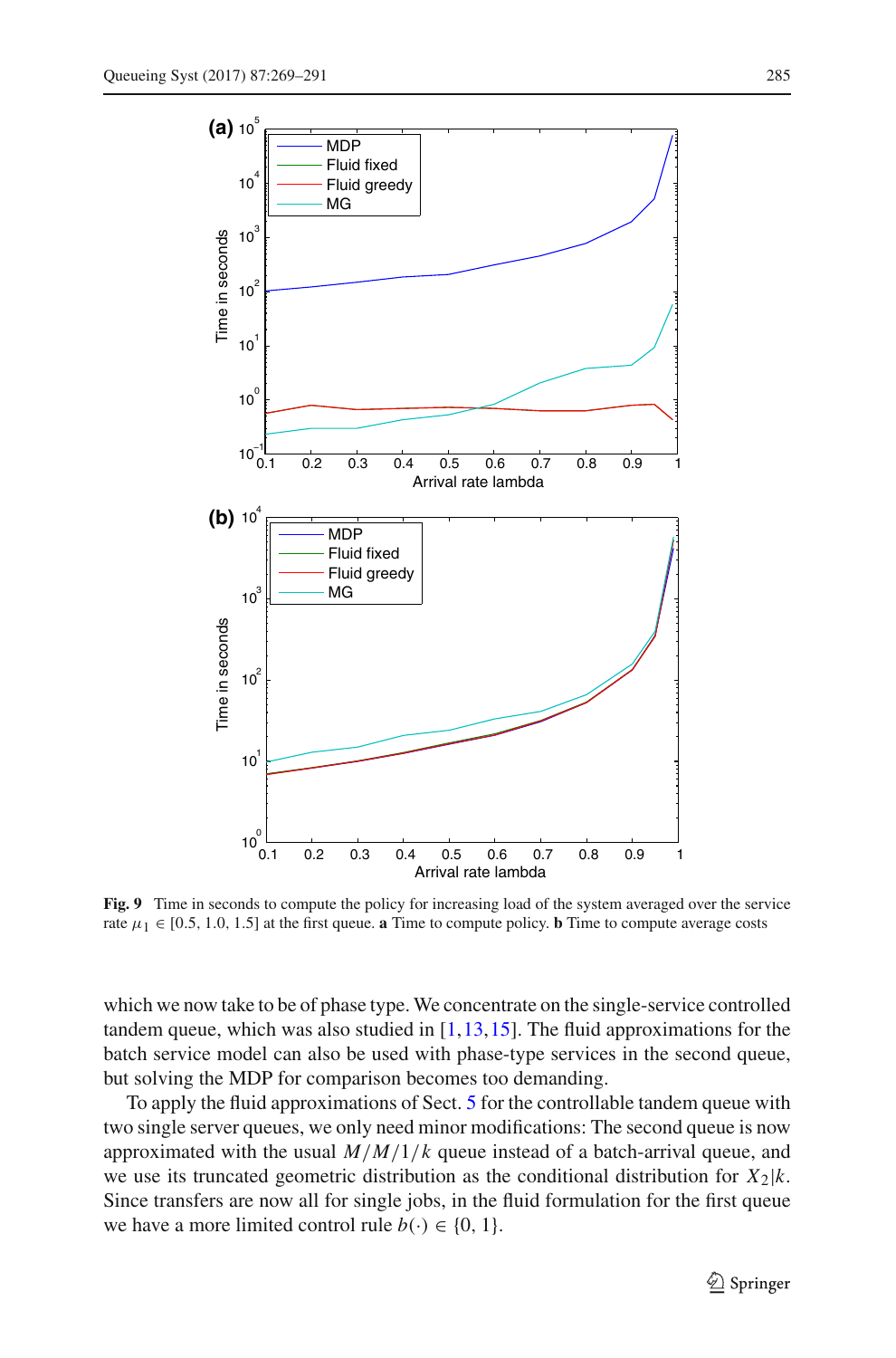<span id="page-17-0"></span>

| <b>Table 2</b> Parameter sets for the<br>single-service model with<br>phase-type services in queue 2;<br>$\lambda$ takes values in<br>$\{0.7, 0.8, 0.9, 0.95\}$ and<br>throughout we use $\mu_1 =$<br>1.5, $\mu_2 = 1.0$ , $c_1 = 1$ , $c_2 = 3$ | Set            | Type        | $v^2$          |  |
|--------------------------------------------------------------------------------------------------------------------------------------------------------------------------------------------------------------------------------------------------|----------------|-------------|----------------|--|
|                                                                                                                                                                                                                                                  | $\overline{4}$ | Exponential |                |  |
|                                                                                                                                                                                                                                                  | 5              | Erlang-2    | 1/2            |  |
|                                                                                                                                                                                                                                                  | 6              | Erlang-4    | 1/4            |  |
|                                                                                                                                                                                                                                                  | 7              | Erlang-6    | 1/6            |  |
|                                                                                                                                                                                                                                                  | 8              | Hyper-2     | 2              |  |
|                                                                                                                                                                                                                                                  | 9              | Hyper-2     | $\overline{4}$ |  |
|                                                                                                                                                                                                                                                  | 10             | Hyper-2     | 6              |  |
|                                                                                                                                                                                                                                                  |                |             |                |  |

Specifically, we will use the Erlang (with low variability) and the hyper-exponential (high variability) distributions for service durations in the second queue, and take the stationary distribution of the corresponding *M*/*P H*/1/*k* queue as the conditional distribution for  $X_2|k$ . We keep the processing rates at the first and second queue ( $\mu_1$ ) and  $\mu_2$ ) fixed for all experiments, while adjusting the squared coefficient of variation. For an Erlang service distribution with *m* phases, the coefficient of variation is given by

$$
v^2 = \frac{1}{m}.
$$

We parameterize the hyper-exponential distribution with two phases as follows:

$$
F(x) = 1 - p_1 e^{-\nu_1 x} - p_2 e^{-\nu_2 x},
$$

with  $0 \leq p_1 = 1 - p_2 \leq 1$  and  $v_1 > 0$ ,  $v_2 > 0$ . We use the method of "balanced" means" to determine these parameters for a given mean  $1/\mu_2$  and squared coefficient of variation  $v^2$ :

$$
p_1 = \frac{1}{2} \left( 1 + \sqrt{\frac{v^2 - 1}{v^2 + 1}} \right), \qquad p_2 = 1 - p_1, \qquad v_1 = 2p_1\mu_2, \qquad v_2 = 2p_2\mu_2.
$$

As we will see, using the heuristic rules from the model with exponential services is straightforward, but the MDP solution suffers enormously in terms of computability, which demonstrates the need for approximations.

We extend our earlier experiments with the parameter sets presented in Table [2.](#page-17-0) We specify the service distribution at the second queue in the column "Type". To allow comparison between the different systems, we keep the average service duration at the second queue  $(1/\mu_2)$  fixed for all experiments and vary the coefficient of variation. In all our numerical experiments, the computations were performed by adequately truncating the state space, depending on the specific parameter values.

The results of this set of experiments are illustrated in Fig. [10](#page-18-0) for Erlang service times of server 2, and for hyper-exponential services. We also show the corresponding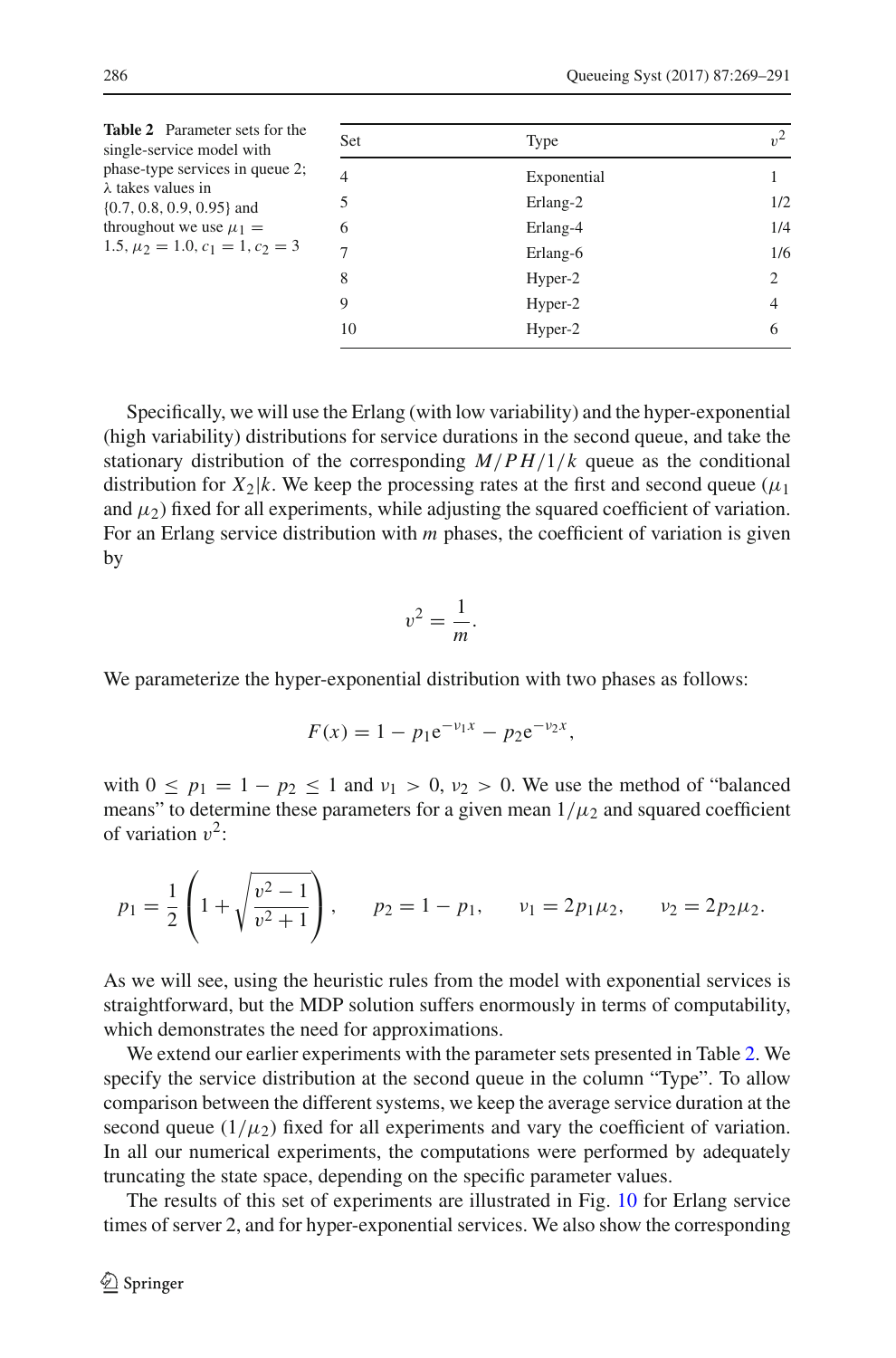

<span id="page-18-0"></span>**Fig. 10** Comparison of the MDP results and fluid approximations for various  $v^2$  in service variability at the second queue with load  $\rho = 0.7$ . **a** Erlang service in queue 2. **b** Hyper-exponential service in queue 2

graphs for exponential service durations (parameter set 4) as a reference. Clearly, the optimal switching curve obtained with MDP and the switching curve of the fluid approximation are again very close to each other. As might be expected, the switching curve is lower for less variable distributions (Erlang with many phases), because the departures from queue 2 can be predicted more accurately and thus there is less need to maintain a large buffer in queue 2. Similarly, for the hyper-exponential service durations with increasing variance, a more conservative strategy (larger threshold) is needed.

As before, we also investigate the accuracy in terms of achieving close to minimum cost. In Figs. [11](#page-19-0) and [12](#page-20-0) we observe that, as before, we obtain a better approximation in terms of cost for more highly loaded systems. This is natural, since the fluid approxi-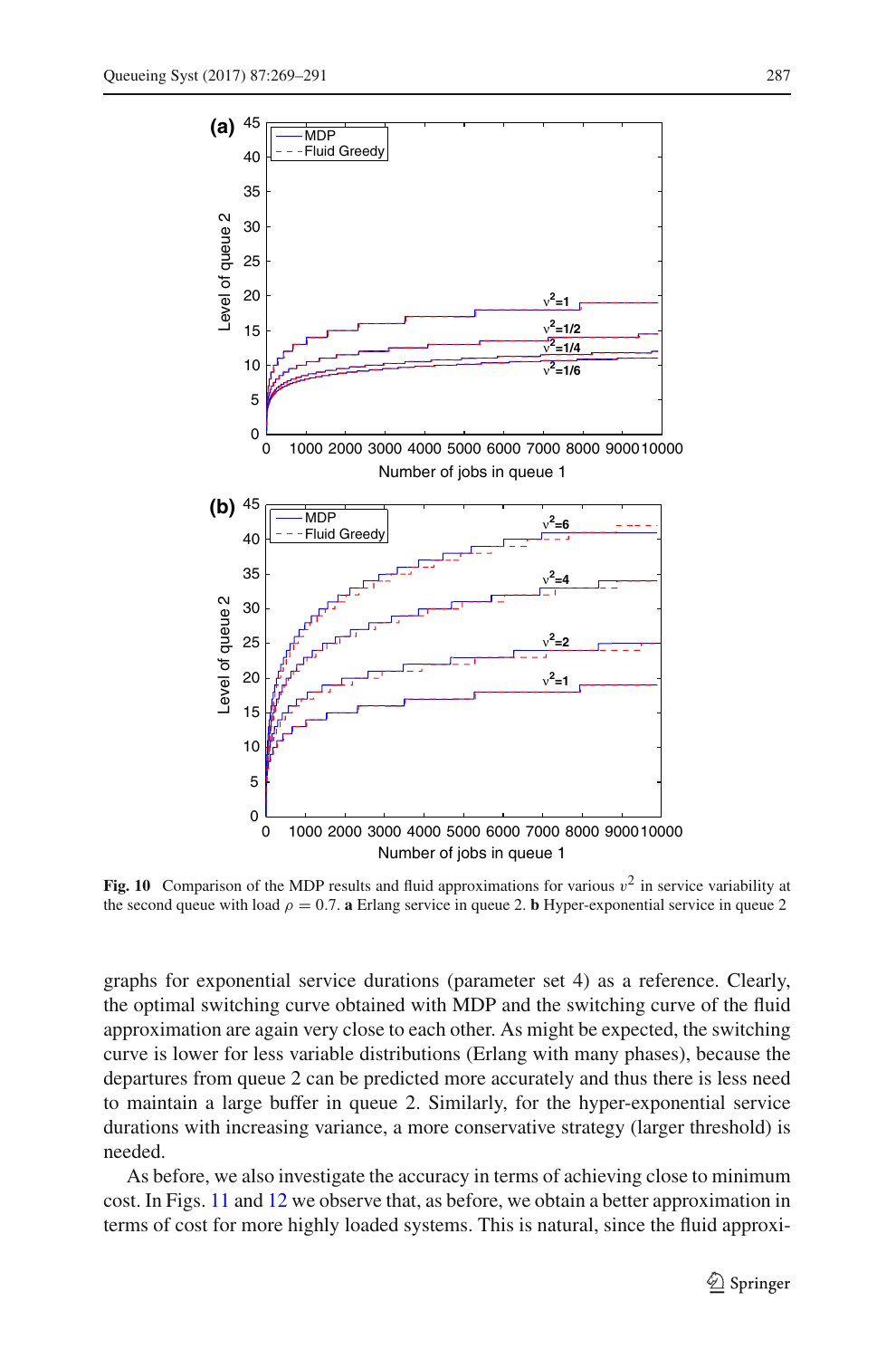

<span id="page-19-0"></span>**Fig. 11** Performance results of the fluid approximations for parameter sets 4–7. **a** Fluid fixed. **b** Fluid greedy

mation is tailor made for states far from the origin. For hyper-exponential services at the second queue, we observe a better performance with the "greedy fluid" approach for larger coefficients of variation, while the "fixed fluid" approach does the opposite. This can be explained by the fact that larger states are more easily reached with more variability in the service times, which was better approximated by the greedy approach. For the lower variation of the Erlang service distributions, we see that both the "fluid fixed" and "greedy" approach give better performance when the coefficient of variation decreases. This suggests, unsurprisingly, that the fluid approximations are well suited for systems that have little variation in the service times.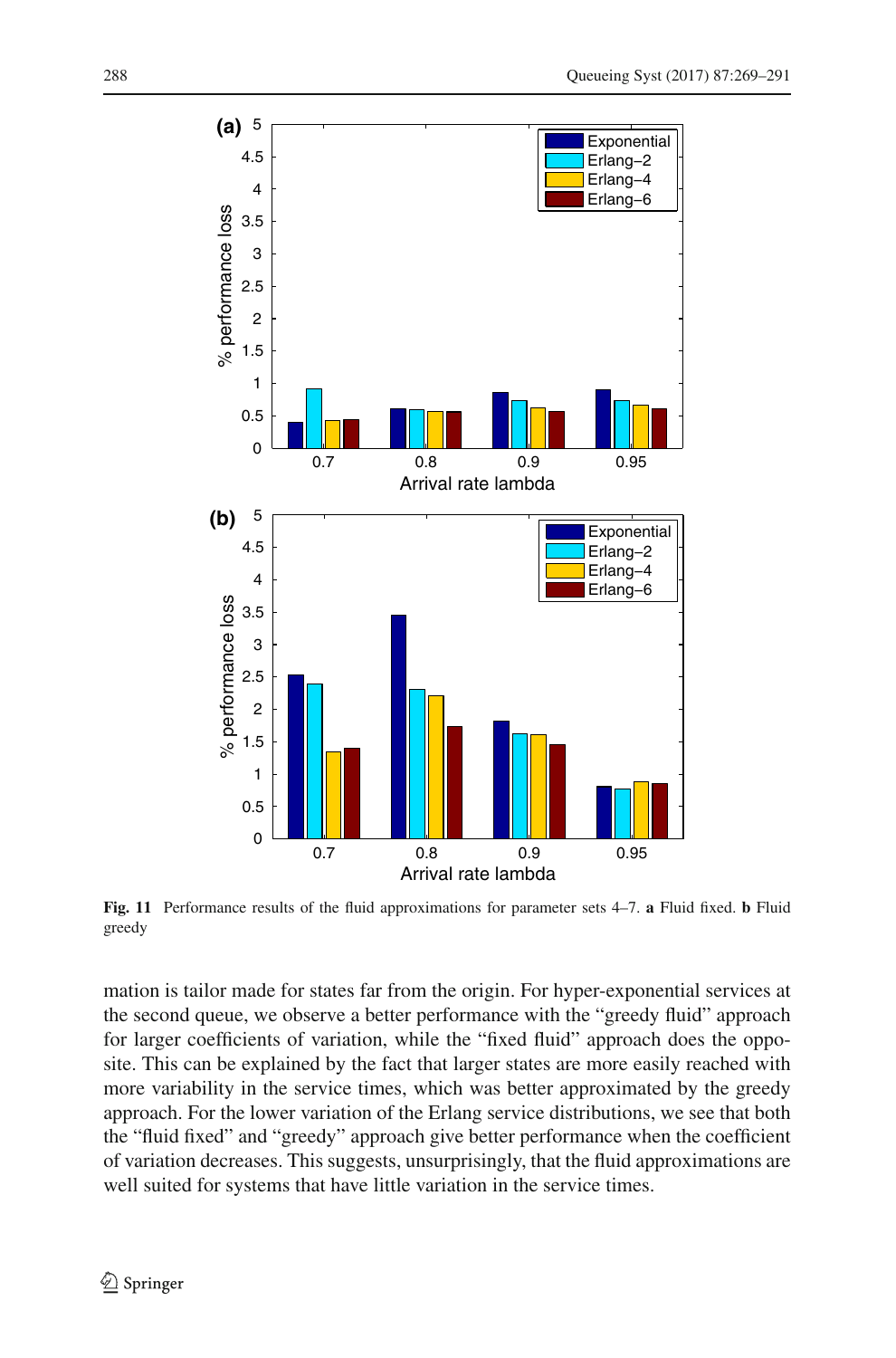

<span id="page-20-0"></span>**Fig. 12** Performance results of the fluid approximations for parameter sets 8–10. **a** Fluid fixed. **b** Fluid greedy

## **8 Summary and outlook**

We have investigated the structure of the optimal strategy to control the first service stage of a tandem queueing system with batch services. In the Markovian setting, we formulated an MDP to determine the optimal strategy in terms of *when to serve at the first stage* and *how large the batch size should be*. Solving the MDP numerically is extremely computationally intensive. To gain more understanding of the shape of the optimal MDP policy, we developed approximations and computationally efficient heuristics that are very close to the MDP strategy, especially for high loads.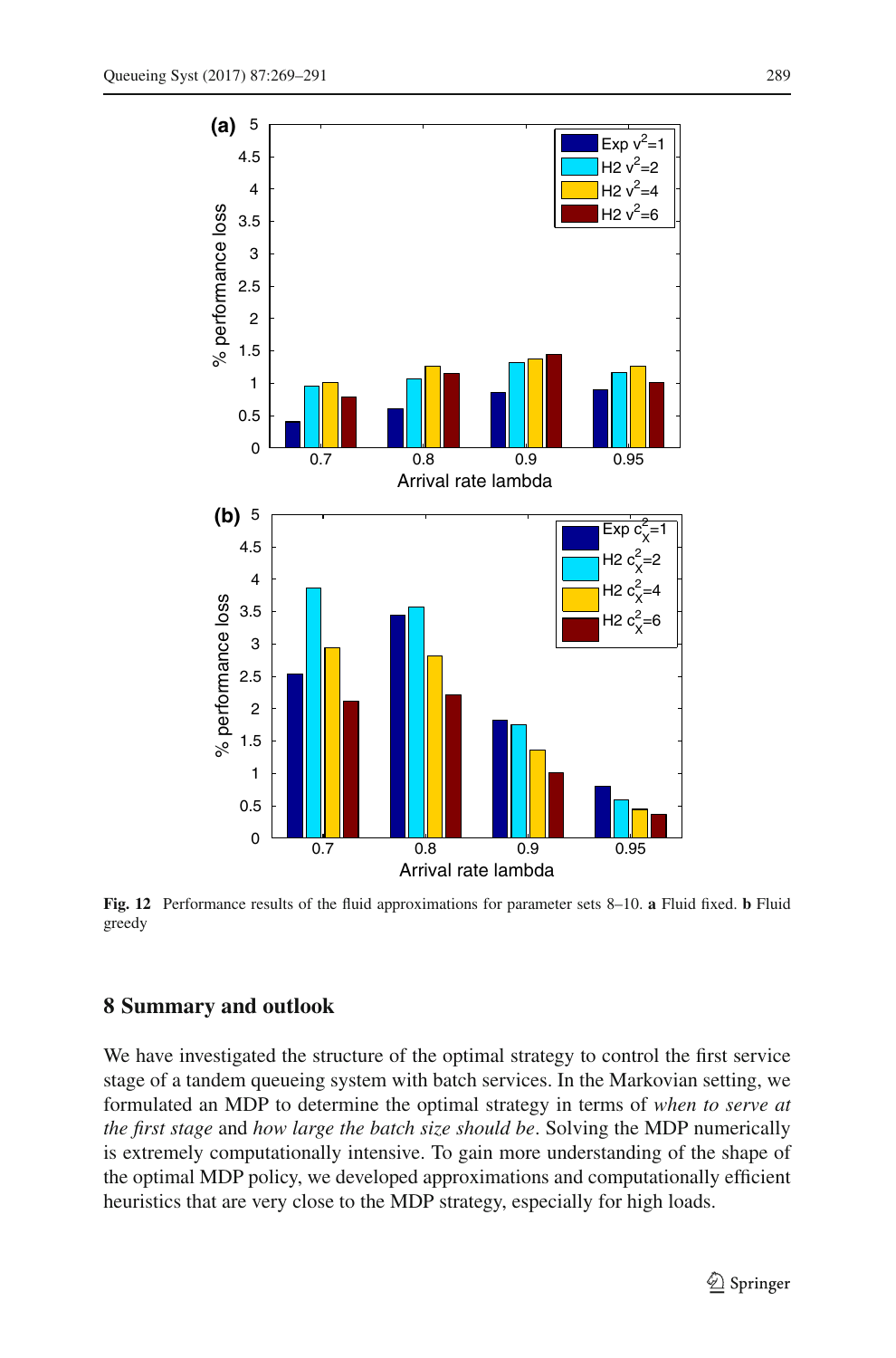For the design of our heuristics we noted that the optimal MDP strategy is characterized by a switching curve that is rather flat. In order to formulate a meaningful approximating fluid model, we applied different scalings to the two queues, cf. the approach in  $[12, Ch.9.6]$  $[12, Ch.9.6]$ . To the best of our knowledge, this has not been applied to stochastic control problems before.

We have developed two different heuristics based on the fluid model approximation. The "fixed fluid" heuristic underestimates the optimal MDP strategy in states with a large number of jobs in the system, while the "greedy fluid" approach follows the optimal MDP switching curve quite closely. The average costs of the "fixed fluid" approach remain within a few per cent of the average costs of the MDP solution for a wide range of parameters. The "greedy" approach becomes more accurate for higher load.

Encouraged by the simplicity and the accuracy of the two approximations for the batch tandem system, we investigated the applicability for non-exponential service durations in the second queue. For the batch service model, the MDP formulation quickly becomes numerically intractable, leaving us with no bench mark to test our approximations. For this reason, we illustrated the potential of the approach for more general service times by only allowing single services at the first station. We again obtain an approximation function that closely follows the optimal MDP policy. As before, the accuracy of the "greedy fluid" approximation improves for increasing load and the "fixed fluid" approach performs well for a wide range of parameters.

The proposed fluid approach is computationally very fast. Solutions are available within a second (evaluated on a Macbook Pro, dated from 2013 with 8 GB internal memory). This suggests that the approach is worth exploring for larger queueing networks with non-exponential service times.

## **References**

- <span id="page-21-0"></span>1. Avram, F.: Optimal control of fluid limits of queueing networks and stochasticity corrections. Lect. Appl. Math. **33**, 1–36 (1997)
- <span id="page-21-5"></span>2. Bellman, R.E.: Dynamic Programming. Princeton University Press, Princeton (2003)
- <span id="page-21-10"></span>3. Bortolussi, L., Tribastone, M.: Fluid limits of queueing networks with batches. In: Proceedings of 3rd ACM/SPEC International Conference on Performance Engineering (2012)
- <span id="page-21-9"></span>4. Foss, S., Kovalevskii, A.: A stability criterion via fluid limits and its application to a polling model. Queueing Syst. **32**, 131168 (1999)
- <span id="page-21-1"></span>5. Koole, G.: Convexity in tandem queues. Probab. Eng. Inf. Sci. **18**(01), 13–31 (2004)
- <span id="page-21-8"></span>6. Kurtz, T.G.: Solutions of ordinary differential equations as limits of pure Markov processes. J. Appl. Prob. **7**, 4958 (1970)
- <span id="page-21-4"></span>7. Larrañaga, M., Boxma, O.J., Núñez Queija, R., Squillante, M.S.: Efficient content delivery in the presence of impatient jobs. In: Teletraffic Congress (ITC 27), 2015 27th International. IEEE, (2015)
- <span id="page-21-7"></span>8. Lippman, S.A.: Applying a new device in the optimisation of exponential queueing systems. Oper. Res. **23**, 687–710 (1975)
- <span id="page-21-6"></span>9. Puterman, M.L.: Markov Decision Processes: Discrete Stochastic Dynamic Programming. Wiley, Hoboken (1994)
- <span id="page-21-2"></span>10. Rajat, D.K., Serfozo, R.F.: Optimal control of batch service queues. Adv. Appl. Probab. **5**(2), 340–361 (1973)
- <span id="page-21-3"></span>11. Rajat, D.K.: Optimal control of batch service queues with switching costs. Adv. Appl. Probab. **8**(1), 177–194 (1976)
- <span id="page-21-11"></span>12. Robert, P.: Stochastic Networks and Queues, vol. 52. Springer, Berlin (2013)